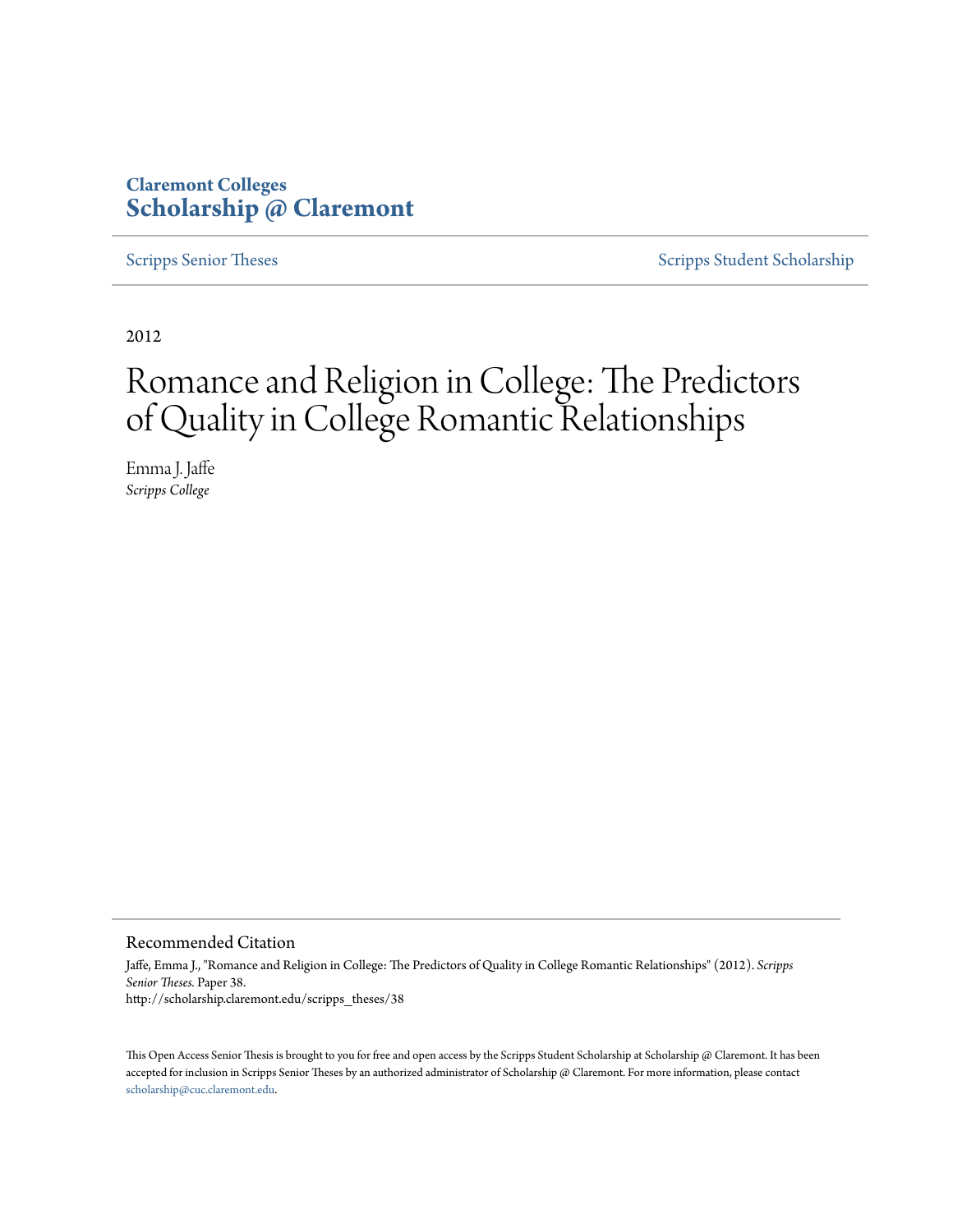## ROMANCE AND RELIGION IN COLLEGE:

## THE PREDICTORS OF QUALITY IN COLLEGE ROMANTIC RELATIONSHIPS

by

## EMMA J. JAFFE

## SUBMITTED TO SCRIPPS COLLEGE IN PARTIAL FULMILLMENT OF THE DEGREE OF BACHELOR OF ARTS

PROFESSOR MA

## PROFESSOR ABDULLATIF

DECEMBER 9, 2011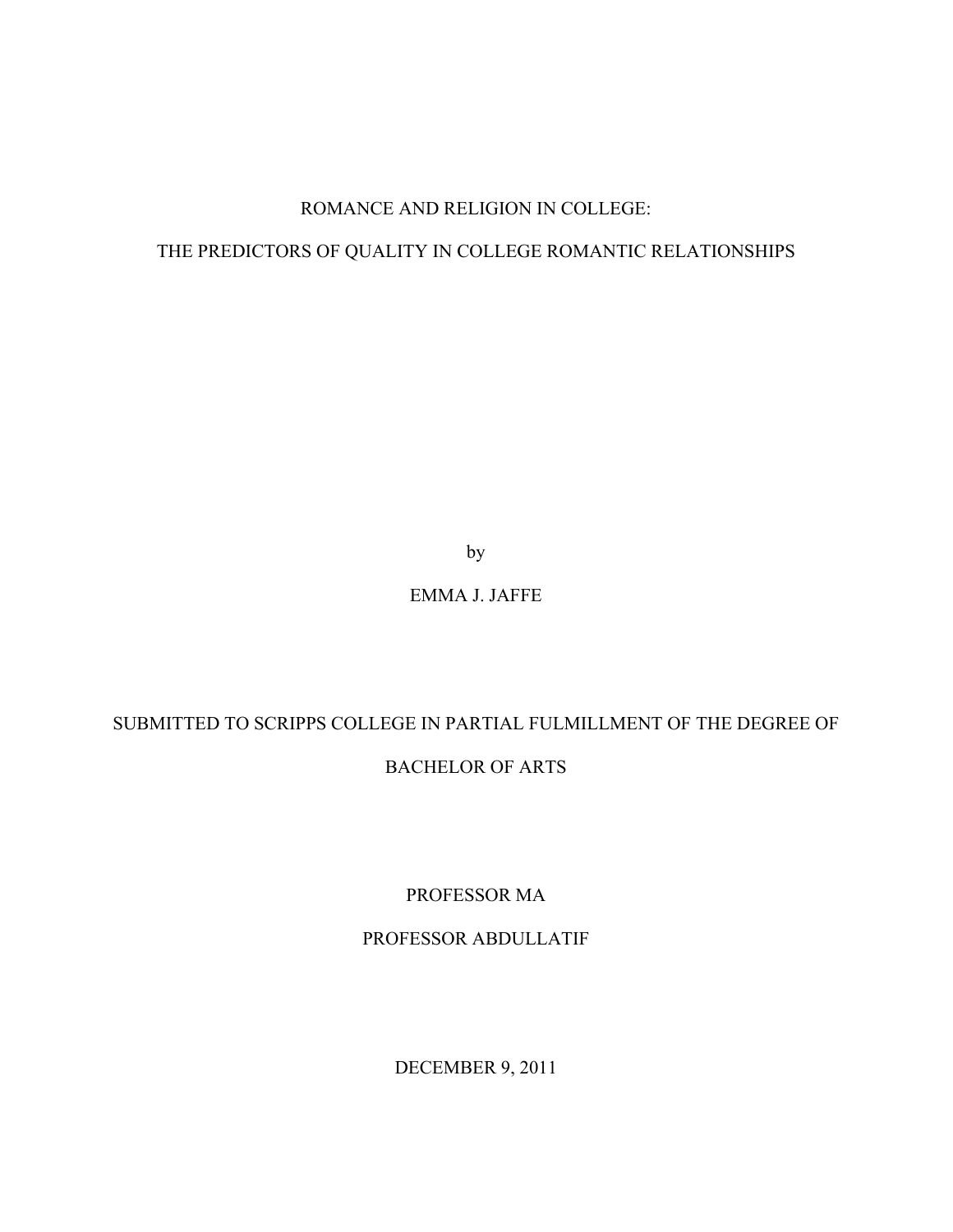#### **Abstract**

The primary goal of the current study was to investigate the influence of religion, conflict, sex, and duration on the quality of romantic relationships in college. The transition period of college lends itself to new opportunities and experiences in which young adults learn to express themselves within different types of romantic relationships. One aspect of college that influences these relationships is the emerging "hookup" culture, leading to relationships being less of a norm in college settings. Another influence of college is the diversity of students within the college setting, yielding higher rates of intercultural (or in the case of this study, interfaith) relationships between students. There is little research about how interfaith relationships in college fair in contrast to intrafaith relationships. Thus, the current study was designed to address the gap in the literature on how religious similarity factors into overall relationship quality, along with sexual intimacy, conflict, and duration of relationship. Results reveal that religious similarity and overall religiosity do not influence the quality of relationships in college. However conflict and duration were found to negatively influence the quality of relationships and sexual intimacy showed a strong positive influence on the quality of relationships in college. This study uncovers the predictors of quality in romantic relationships in a college environment.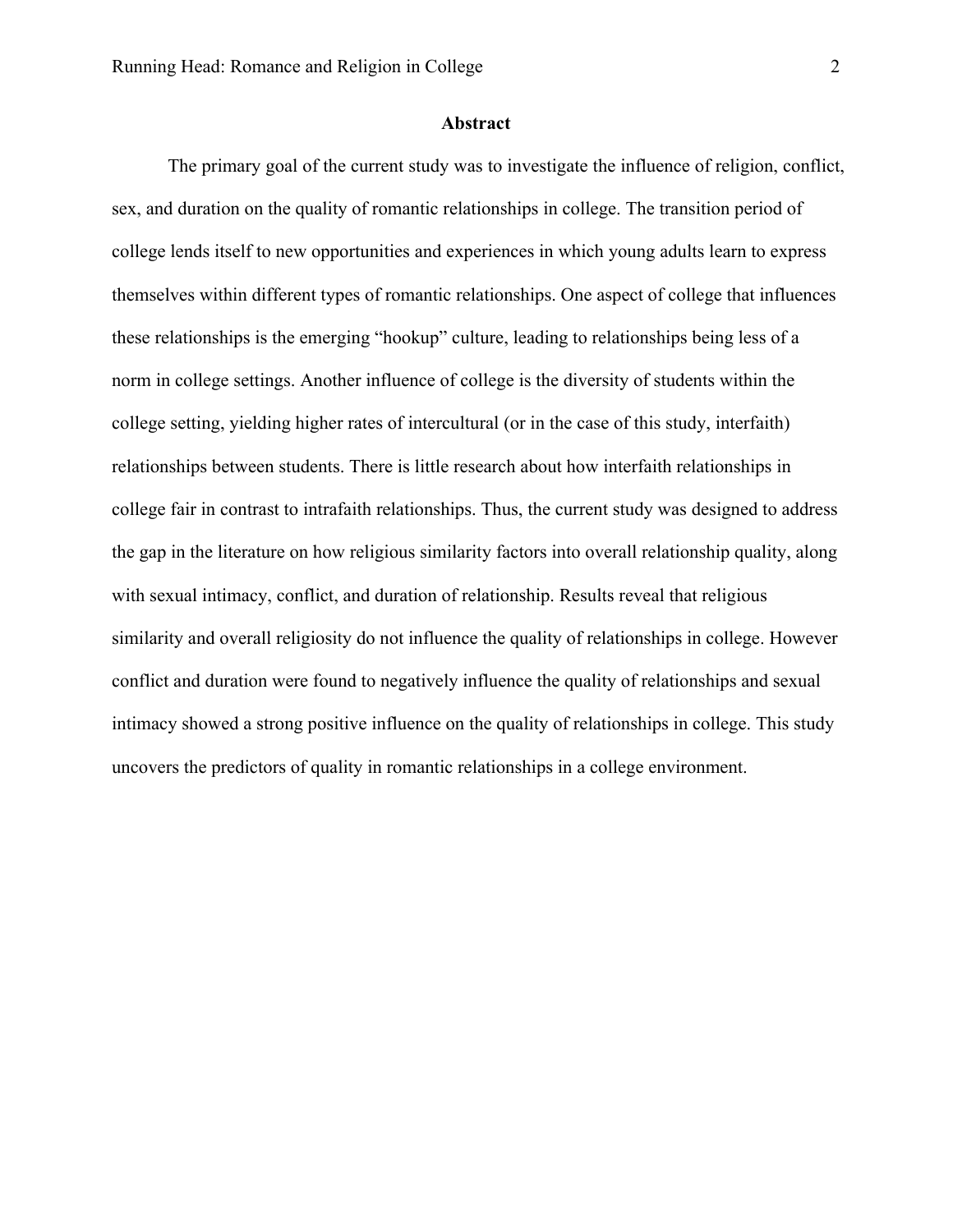## Acknowledgements

First, I would like to thank all of the psychology professors I have had the privilege of being taught by during my career at Scripps College, and for preparing me for accomplishing my senior thesis project. I would also like to specifically thank Professor Abdullatif and Professor Ma for their support and help through this process, and for always being available for questions and concerns. I would like to thank Professor Gilbert at Claremont McKenna College for inspiring my interest in religious studies, leading me to combine religion into my thesis project.

I would like to thank my loving parents for their undying love and support through this semester. I would also like to thank them for their patience through this process and for always being there when I needed advice or encouragement. I would also like to apologize to my parents for any stress I put on them due to my anxiousness for this project.

Finally I would like to thank my wonderful friends who kept my sprits high through these past 4 months. They were always there to be a shoulder to lean on or to assist me through procedures and the editing process of this project. I would also like to thank them for making sure I took breaks for my own mental sanity.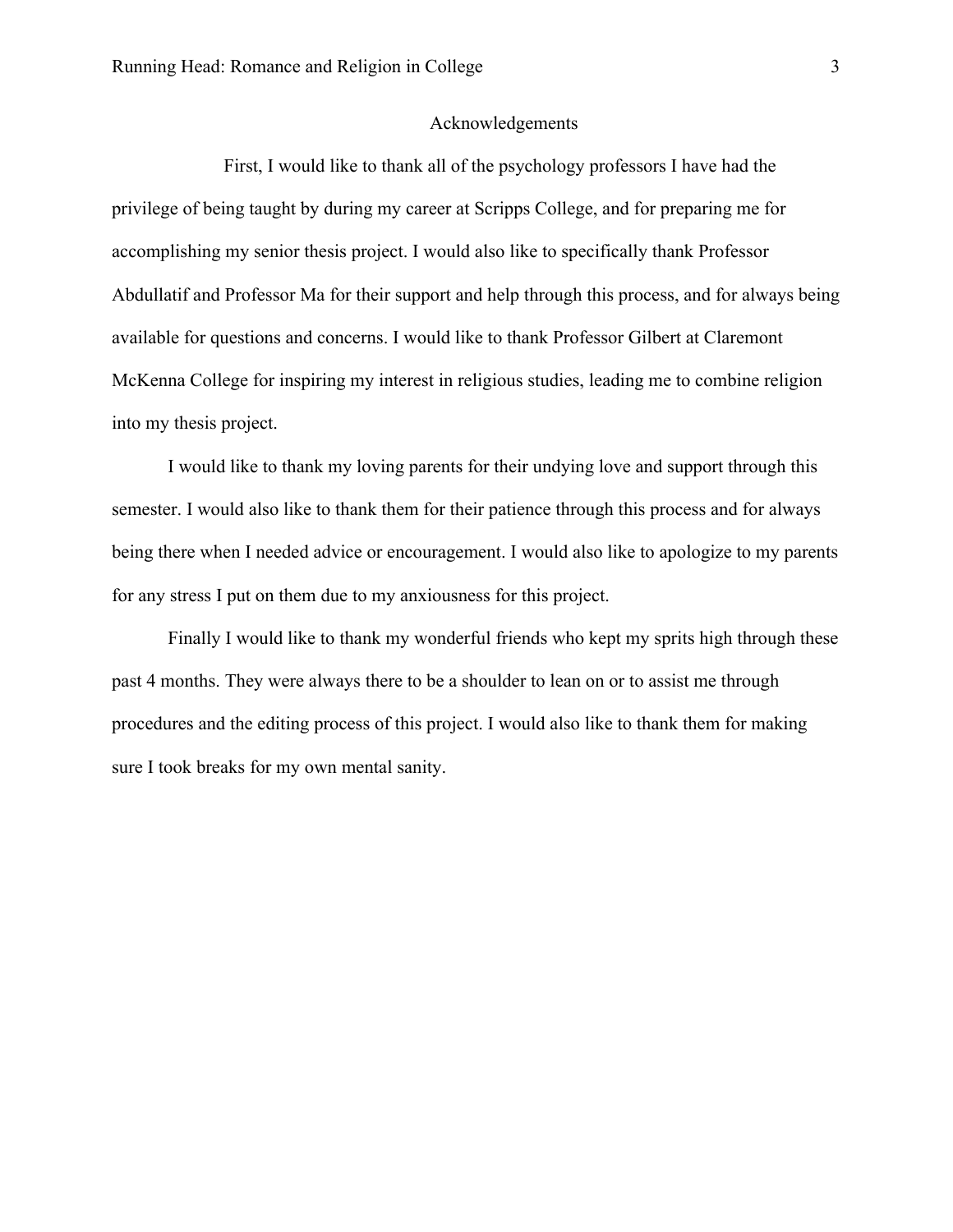## **Introduction**

The purpose of this study was to look into the influence of religion on quality of college relationships. College is a transition period between adolescence and adulthood where social influences are especially heightened (Auslander &Rosenthal, 2010) as well as adolescents facing a wide array of choices about academics, work, love, and friendships (Burt & Masten, 2010). This is also a period when young adults experiment sexually and learn how to establish sexual intimacy (Manning, Giordano, & Longmore, 2006). Young adults seek out the company of someone they can feel intimate with emotionally and sexually (Reiter, Krause, & Stirlen, 2005). Religion influences the choices that people make throughout their lives and it is important to look into how it influences relationships. Religion has been looked at as a factor influencing marriage and relationships after college (Booth, Johnson, Branaman, & Sica, 1995); but it hasn't necessarily been looked at relative to young adults in college. Interfaith relationships, or intercouples, can be similar to interracial relationships in the stressors that they face and the other influences on relationship quality.

### College/Adolescent Relationships

According to Sullivan (1953) adolescents marks a period of time in regard to the development of intimate relationships. Intimacy and social support of relationships has been shown to have mediating factors for college students however these relationships do dissolve for a litany of reasons. The stability of relationships are dependent on the factors most pertinent to the partners in the relationships, however satisfaction with relationships, overall length of relationship, exclusivity in the relationship and satisfaction with sexual relations in the relationship has shown to be mediating factors against the dissolution of relationships for college students (Simpson, 1987).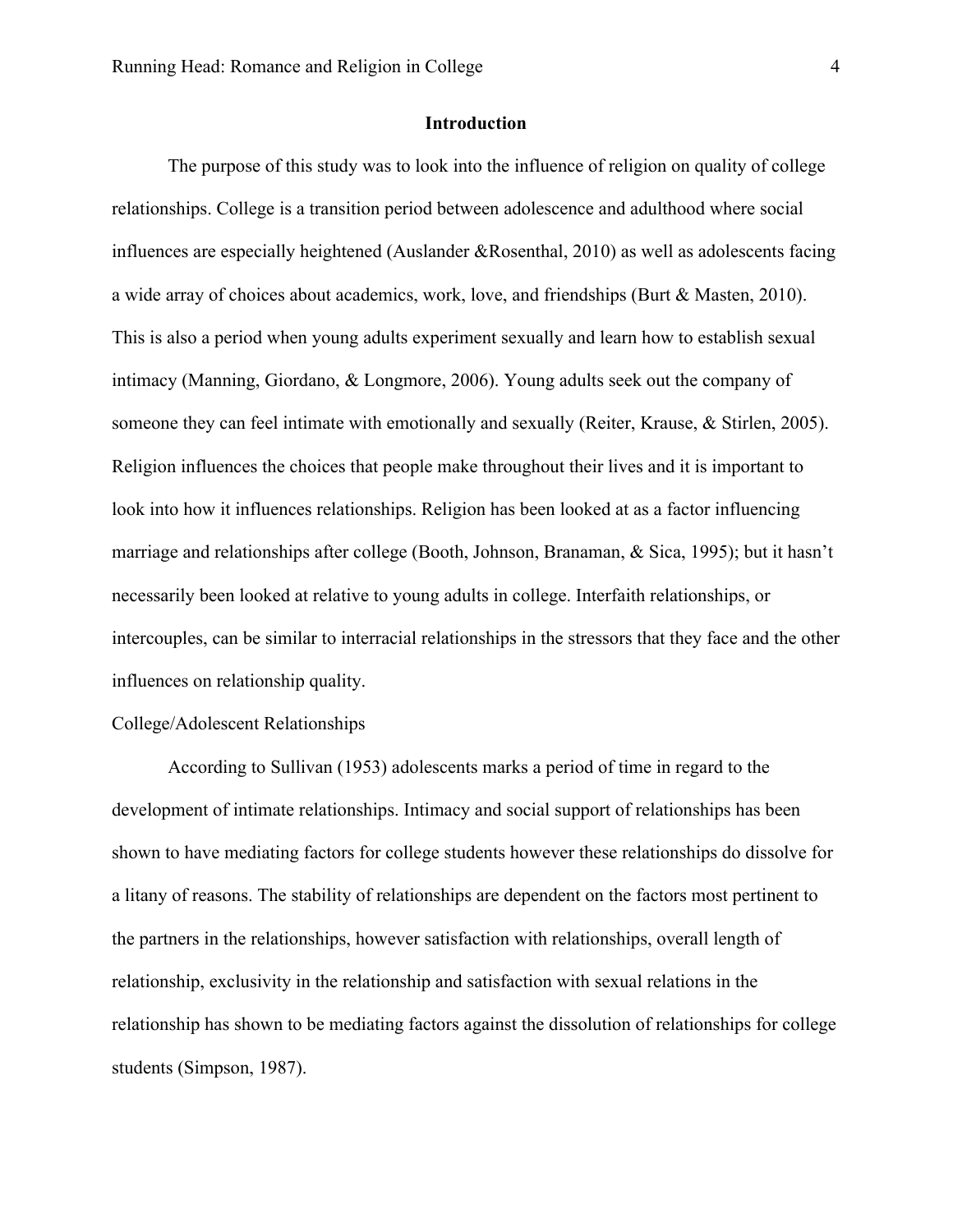Parental and peer support of relationships can either negatively or positively affect the quality of a relationship. The principle of transivity suggests that transitive relationships, those where peers/family approve of the partner, are relatively stable. Whereas intransitive relationships tend to negatively influence the individual in the relationship along with the relationship as a whole (Parks, Stan, & Eggert, 1983). Perceived support from one's own family has also shown to have a greater influence on commitment and satisfaction of a relationship than perceived support from the partner's family and friends. Sprecher and Felmlee (1992) also discuss the relationship between social network approval and relationship quality identifying that support and approval has a positive effect on the satisfaction and commitment of the relationships.

While most individuals believe that sex should occur within steady committed relationships, not all sexual encounters occur in these settings but rather in less committed situations (Auslander & Rosenthal, 2010). "Hooking-up," a term that has come to be known as defining casual sexual interactions, has started to become the norm on college campuses when it comes to sexual behavior (Bogle, 2008). Dating and relationships have been put to the wayside on college campuses in favor of non-committed relationships, which could be due to the stress of college and students thinking relationships would take up too much time. Students show an understanding of formal dating, however it appears that it is not something they engage in very often in college (Stinson, 2010). Because dating is seen as a more casual social engagement, this informality may influence the development of non-committed sexual situations (Manning et al., 2006). According to Stinson (2010), although hooking-up has become the norm it has been shown to lead to psychological distress in students, which could be because attachment is easy in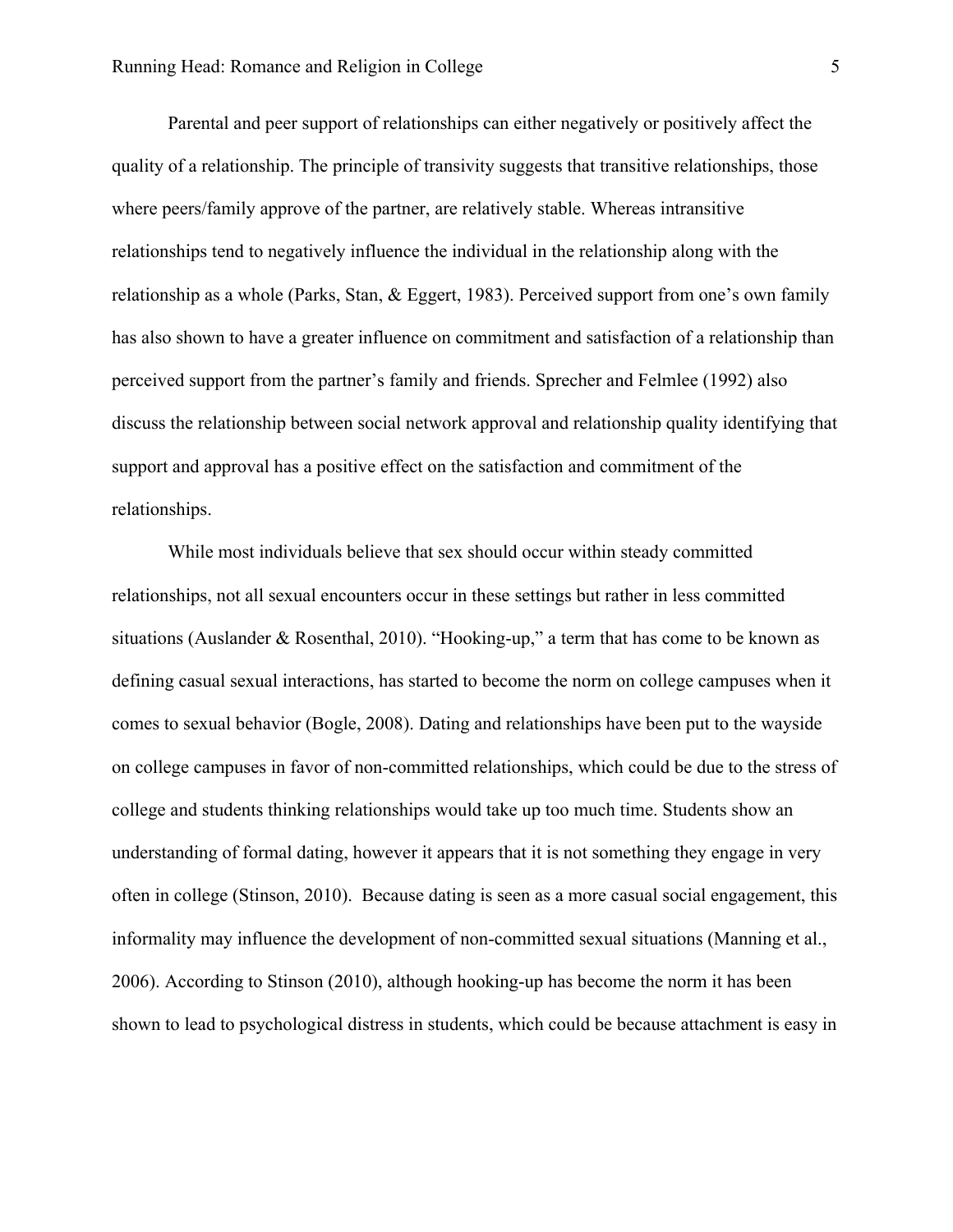sexual situations and in a non- committed situation students could easily "fall" for their noncommittal partner and end up having anxiety over the situation.

The easy assumption for religious students would be that they do not fall privy to this kind of relationship and studies have found that although they are not immune to it, they are less likely to engage in the behavior. Ellison, Burdette, Hill, and Glenn (2009) studied the "hooking up" culture of college women and found that Catholic women were far more likely to have "hooked up" when in college than women with no religious affiliation. They found significant differences between Catholic, Protestant, and non-religious females and did not take into account the religious affiliation of their sexual partner. They found that religious involvement overall (excluding Catholic students) reduces "hooking-up" and this pattern is driven not by religious affiliation but by religious service attendance. Helm, McBride, Knox, and Zusman (2009) found that even in a sample whose overall age is characterized by over-sexuality, religious sub-cultural belief systems has had success in reducing high levels of sexual activity. Helm, et al., (2009) focused on the effects of conservative religion on premarital sexual behavior of college students.

Romantic relationships in college have become less of a norm than "hooking-up" has. However, committed relationships have been found to increase well being and mental health in college students. Braithwaite, Delevi, and Fincham (2010) studied the physical and mental health benefits of romantic relationships. According to the social support hypothesis, marriage provides spouses with emotional satisfaction and can act as a protection against stress in daily life (Braithwaite, et al., 2010). The social support hypothesis can also be related to committed romantic relationships, which is shown in Braithwaite, et al., (2010) findings that college students in committed relationships experience greater well-being and mental health than single college students. This can be attributed to partnered students having more social and emotional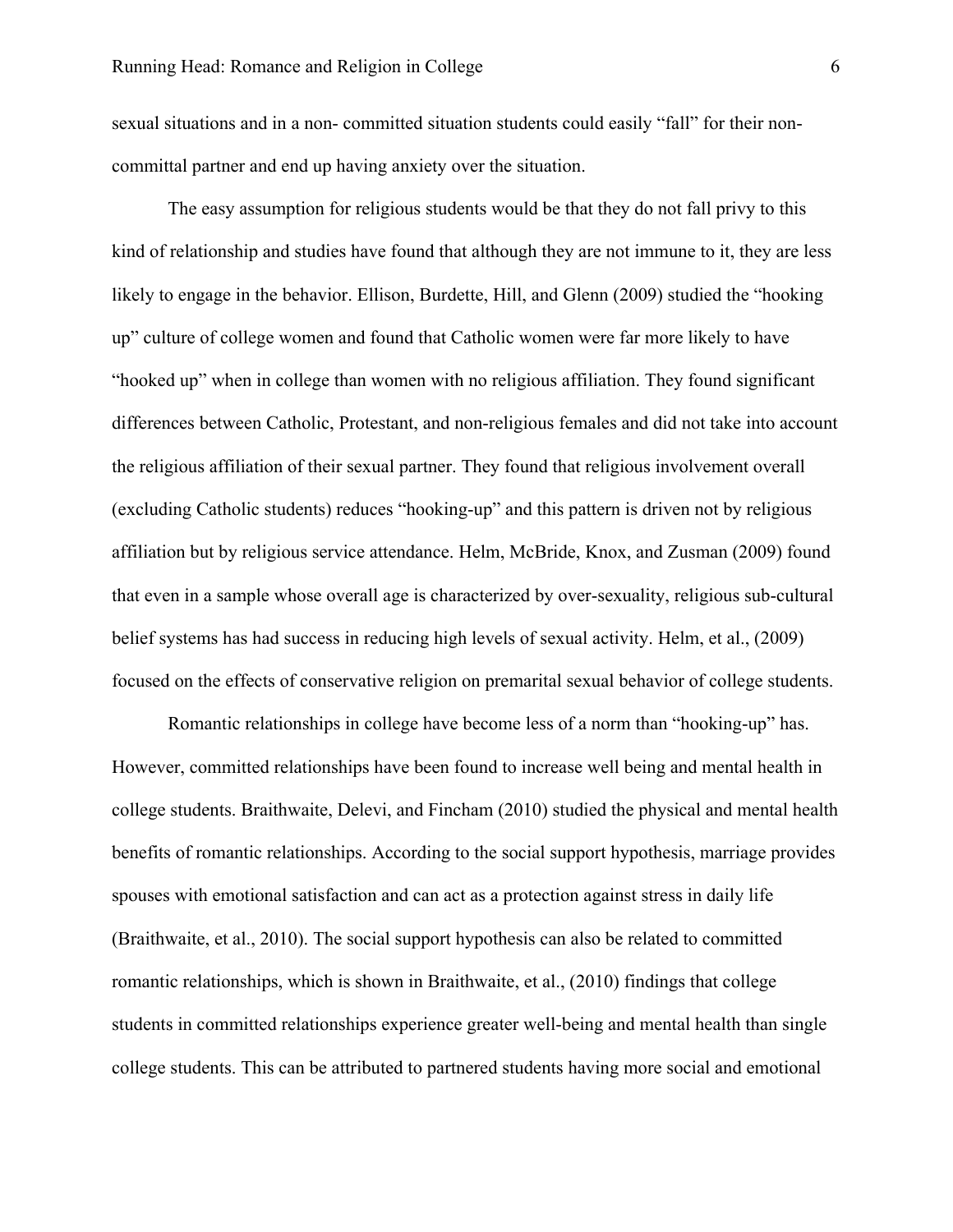## Running Head: Romance and Religion in College 7

support from their relationship. Similarly students in close romantic relationships with secure attachment styles have been found to have higher feelings of academic competence and are more likely to explore socially and academically (Aspelmeier & Kerns, 2011).

Similarity in religious practice has been also shown to be highly influential in terms of partner choice and dating for religious college students (Easterling, Knox, & Tyson, 2010). Easterling et al., (2010) looked into whether prayer in undergraduate students influenced their choice of significant other. They found that students who prayed more frequently were more likely to look for partners who not only prayed themselves but also would pray with each other. College students who are religious and pray often are likely to only engage in intrafaith relationships. (Easterling, et al., 2010).

## General Influences on Relationships

Hassebrauck and Fehr (2002) define the dimensions of relationship quality as intimacy, agreement, independence, and sexuality. They ran two studies and in both found that intimacy was highly correlated with overall relationship quality and satisfaction of the participants. However, despite the popular belief that sexuality is highly important for relationships they found that in intimate relationships, understanding and caring proved to be far more important than relating to one other in the bedroom. If intimacy is seen as an important aspect of relationships, not just sexual intimacy, it may be possible that intimacy in religious relationships is also important, even if the relationships are not sexual.

Similarities in a wide range of domains have shown to be important in the selection of romantic partners (Luo, 2008). Luo (2008) studied the effects of similarity on early dating couples' relationship satisfaction and partner selection. Luo found that early dating couples showed strong similarity when it came to values, attitude, and demographics, but weaker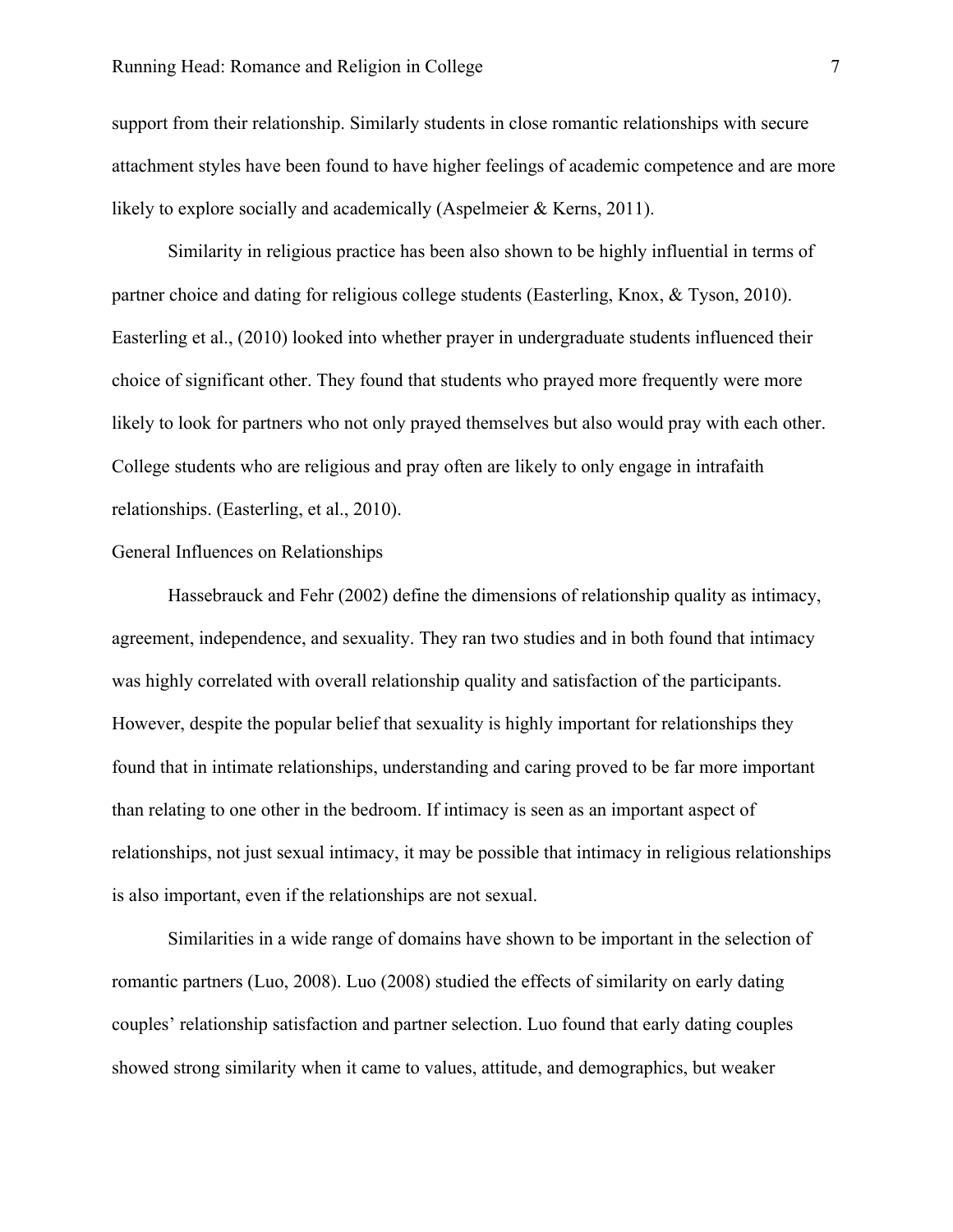similarity on personality domains. This shows that although couples may appear to be similar demographically and value wise, overall similarity in personality traits may not be that important. Some studies have been done to look at the influence of similarity on marital success and satisfaction.

Gattis, Berns, Simpson, and Christensen (2004) looked at the ties between personality dimensions and similarity on marital quality. They found that although some personality traits were significant in influencing marital quality, overall similarity between partners' personalities might not necessarily be tied to marital happiness. Perceived similarity in relationships has also been found to be correlated with relationship quality, commitment, and communication in the relationship.

Communication and conflict resolution are key attributes to have in high quality relationships. Being able to express problems to a partner and find a resolution leads to higher satisfaction in relationships (Lintzinger & Gordon, 2005). Lloyd (1987) found that conflicts and the resolution of these conflicts were much more salient in the perceptions of relationship quality for female participants. Number and stability of conflicts were much more salient to the perceptions of relationship quality for males (Lloyd, 1987). Along the lines of resolution are perceived satisfaction with communication quality and quantity. It has been found that communication quality, rather than quantity, is more influential on relationship satisfaction and intimacy. The amount of communication does not necessarily matter but the quality of communication for maintaining a high quality relationship does (Lloyd 1987).

Commitment in relationships has also been shown to be a highly influential factor on the quality of relationships. Rusbult (1980) did a study on commitment and satisfaction in romantic relationships and found that the investment in the relationships (intrinsic or extrinsic) increased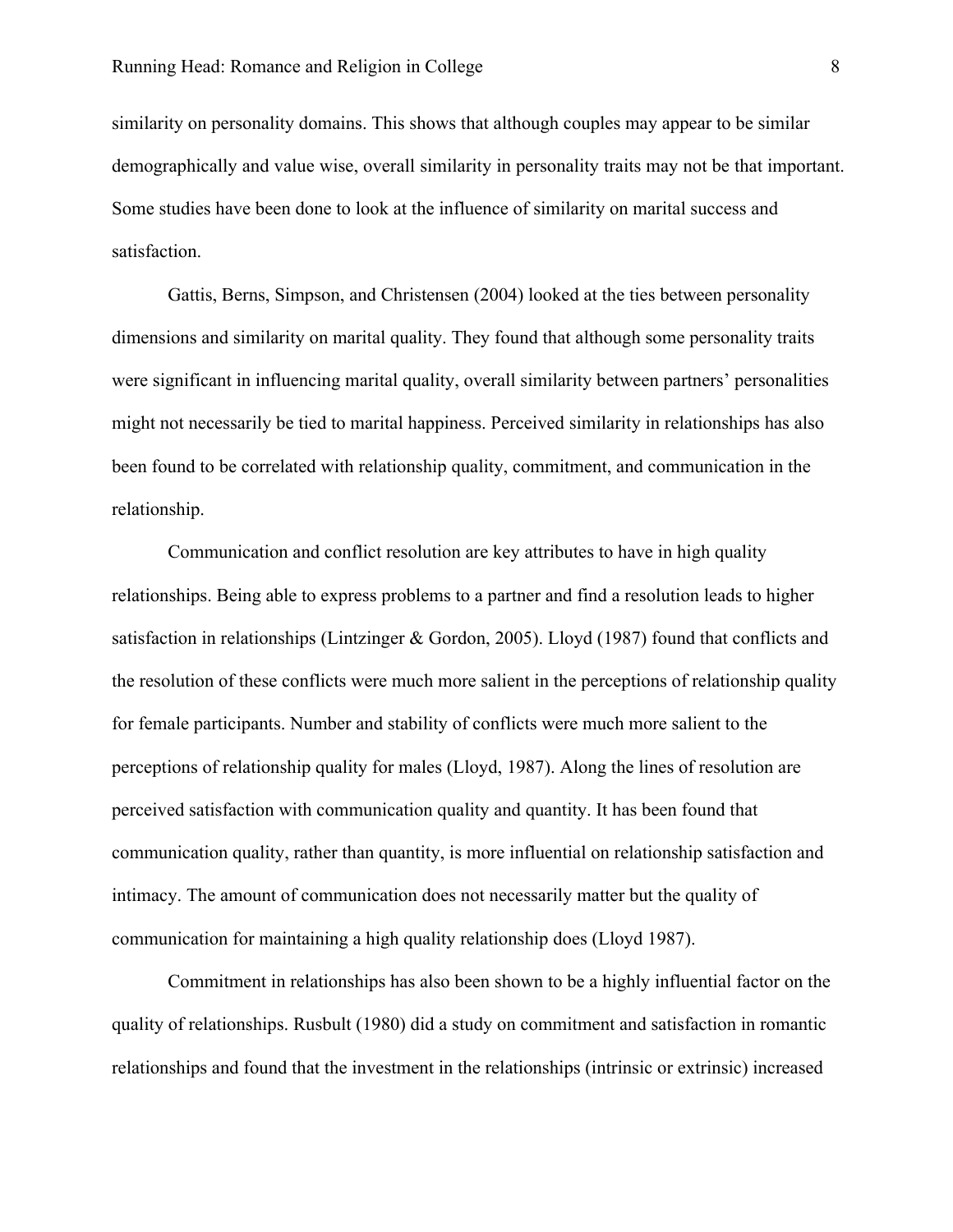the commitment in the relationship, and in a future study (Rusbult, Johnson, & Morrow, 1986) determined that as commitment level increased, satisfaction level in the relationships increased as well.

## Intercultural Relationships

Interracial relationships have been highly scrutinized as to whether they yield lower levels of stability, quality, and satisfaction within the relationship than intraracial relationships. Reiter, Richmond, Stirlen, and Kompel (2009) define intercultural relationships as relationships between two individuals who come from different religions, cultures, or races and define their relationships as being romantic. Individuals generally prefer to date and associate with other individuals of their own racial group (Joyner & Kao, 2005). However over the past couple of decades, marriage rates for interracial couples has increased (Reiter, et al., 2005). Although some studies have found that overall there is no difference between quality of relationship between interracial and intraracial relationships, there are still social stigmas against interracial relationships that may negatively impact the stability of these relationships (Joyner& Kao 2005; Kao, Joyner, & Wang, 2005).

In 2004, Wang, Kao and Joyner, conducted a study to look at the stability of interracial and intraracial relationships among adolescents. They found that adolescents were more likely to end a relationship that was interracial than intraracial relationships. Adolescents who were in interracial relationships were also far more likely to keep their relationships out from under the public eye, believing that their peers or family would not approve of their relationship (Kao & Joyner, 2004). On the other end of this spectrum, Troy, Lewis-Smith, & Laurenceau (2006) found in two studies that overall there were no differences in satisfaction, conflict, and attachment style between interracial and intraracial relationships. This finding suggests that the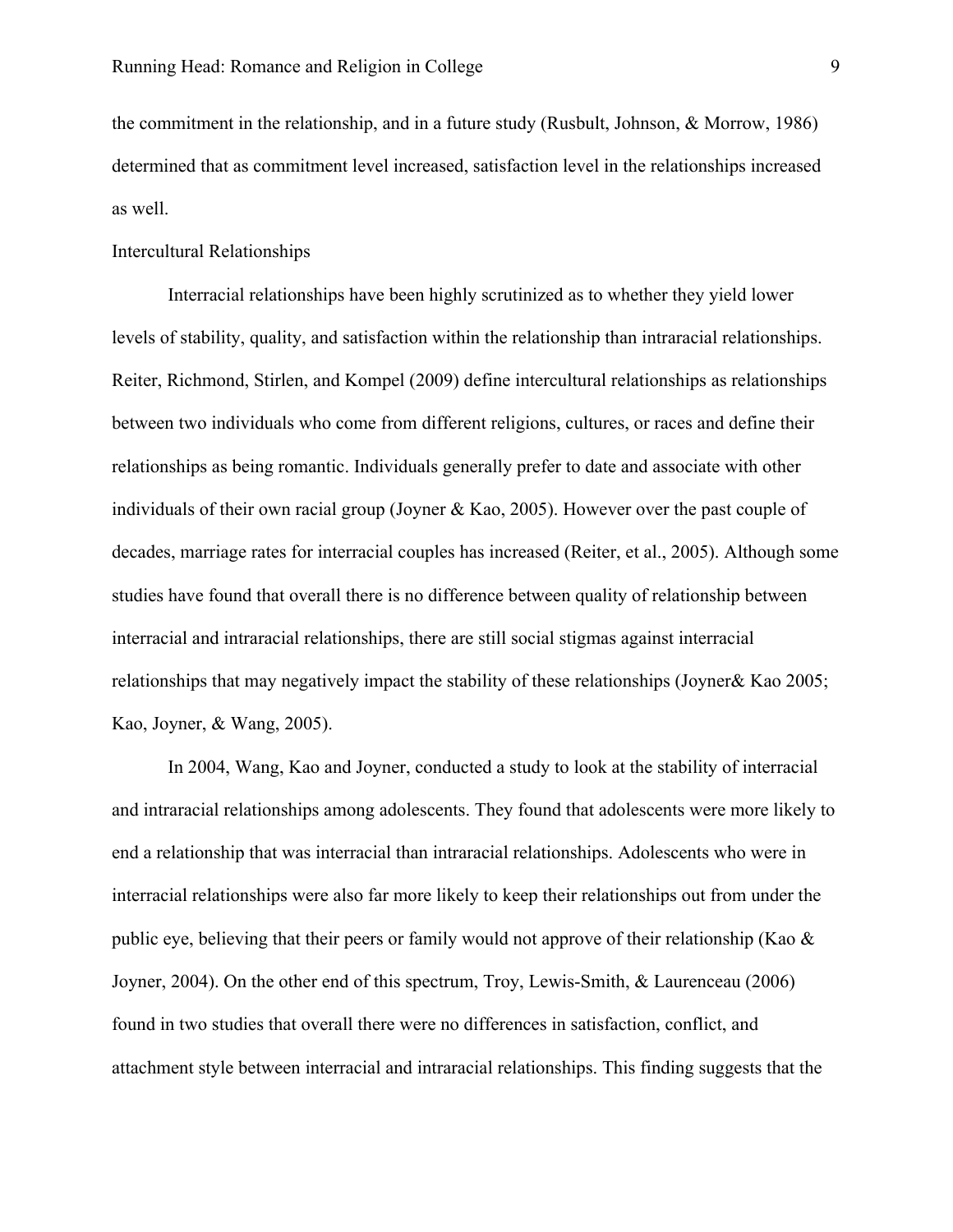belief that interracial relationships deal with more problems than intraracial relationships may faulty.

Reiter, et al., (2009) studied intimacy in relation to intercultural and intracultural relationships in college students. They wanted to see whether perceived intimacy was different between the two subsets of participants. They found significant differences between the two subsets of participants indicating that those who were in intercultural relationships perceived their levels of intimacy to be lower than those in intracultural relationships**.** They attribute these differences to the social pressures of being in a society that may not be fully accepting of intercultural relationships. Societal pressures against relationships can have negative influences on the relationship and make those who are in the relationship less likely to view it positively. Therefore societal pressures against intercultural relationships can be assumed to influence the perceived intimacy in these relationships, especially for adolescents who are highly influenced by the approval of their family and peers (Parks, et al., 1983; Sprecher & Felmlee, 1992).

Joyner and Kao (2005) studied interracial relationships during the transition to adulthood. They found that as age increases, involvement in interracial relationships decreases. They also found that currently, interracial relationships were more common among cohabitating relationships than among marriages. Older individuals will be more concerned with relationships ending in marriage and may be less likely to form interracial relationships.

As levels of interracial dating have increased so have overall levels of intercouple dating (i.e., dating someone outside of your faith, race, or ethnic groups). Reiter, et al., (2005) studied intercouple dating on college campuses. They found that out of their participants over 60% reported having been in an intercouple relationship, which shows that rates of intercouple dating is not that uncommon on college campuses. They suggest that because of higher enrollment rates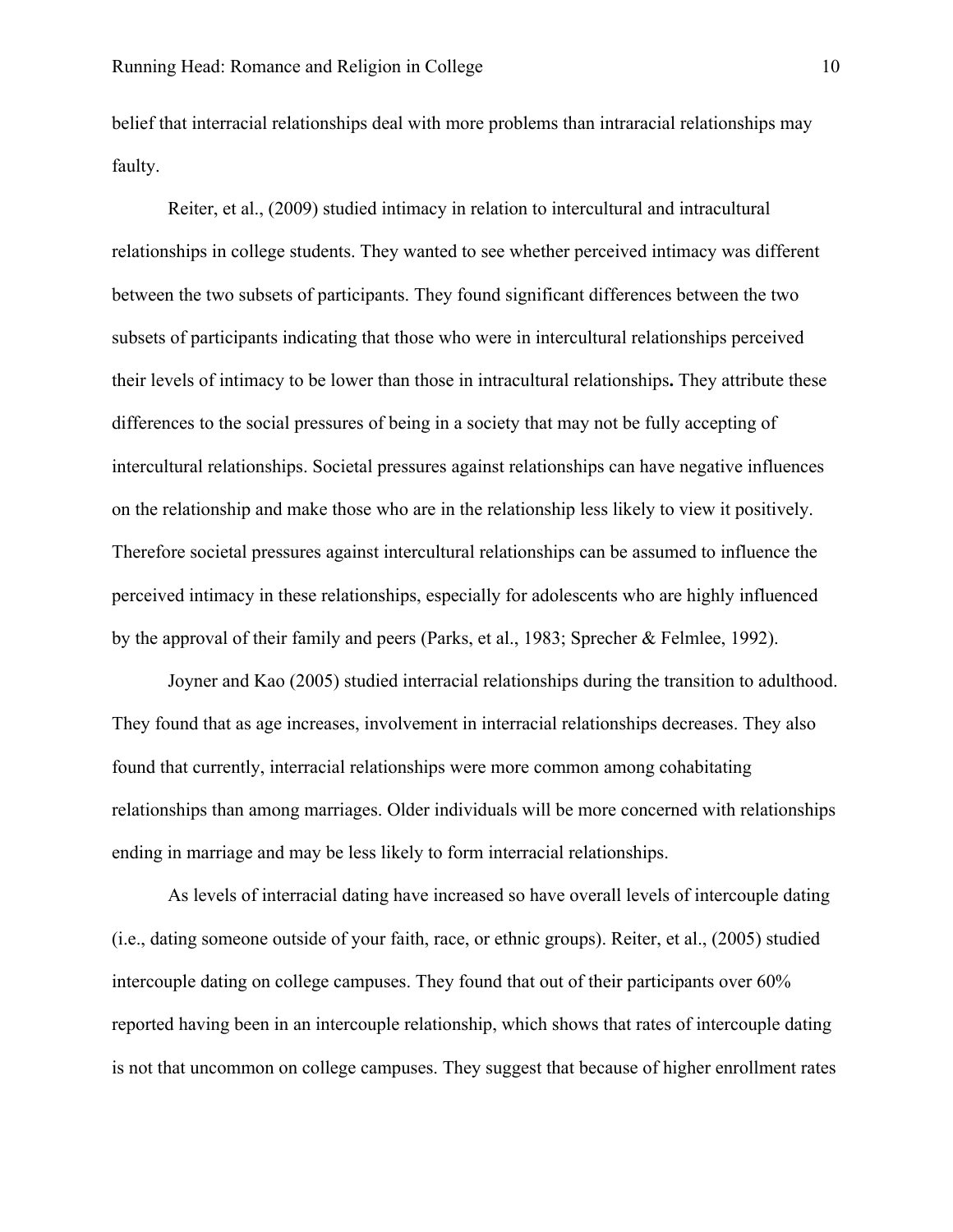of minorities in colleges there is an increase in interracial dating. Increases in minority enrollment gives universities more diversity allowing for there to be more availability in interracial dating.

The findings related to inter- vs. intraracial relationships can be related to interfaith relationships. There are very few studies that look into the influence of religion or other influences on college relationships. Some outside influences that can be correlated with religion are similarity and conflict theories. Personality similarity in partners has been found to lead to higher quality relationships and more psychological benefits in the relationship (Morry, Kito,  $\&$ Ortiz, 2011).

The current study looked into the influence of religion on romantic relationships in college through a multiple linear regression model. Religion has been studied in relation to marriage (Booth, Johnson, & Branaman, 1995) but not college relationships, which are more easily influenced by the surrounding social atmosphere. College relationships are more easily influenced because of the social cognitive theory that individuals develop skills and behaviors based off of models in their environment (Auslander & Rosenthal, 2010) and living on a college campus provides a setting where young adults are in constant contact with peers in dorms or classrooms.

Sexuality in college students may also have an influence on religious belief because although some religions prohibit the act of sex before marriage, sexual intercourse has become a norm for college-aged individuals (Sprecher, 2002). This study will look into the levels of intimacy and sexuality of college relationships and any differences between religious and nonreligious students on these dimensions.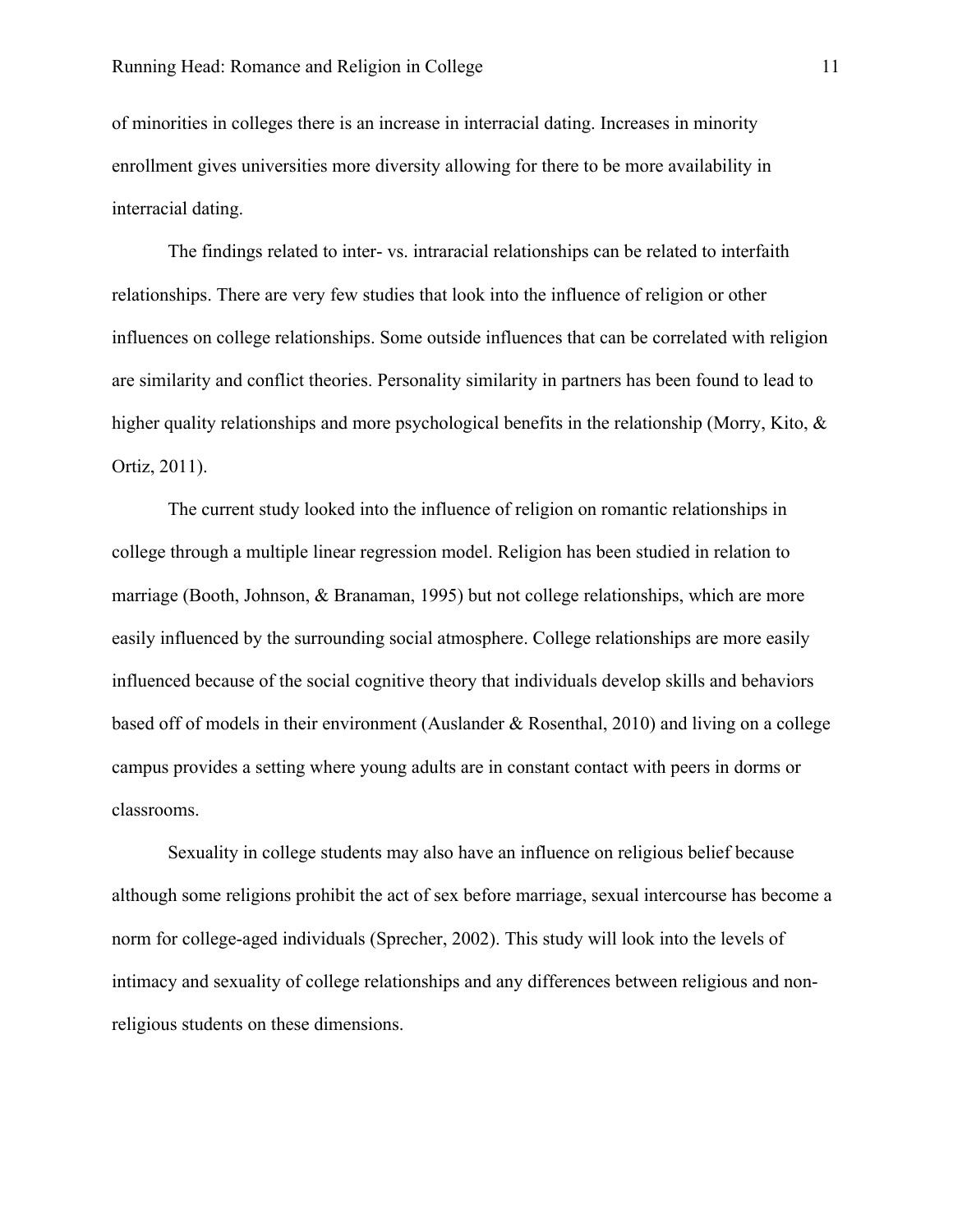Putting together all the past research relationships in college are more likely to be defined as high quality if the two partners share similarities in religion (whether both religious or both non-religious), if they are open about concerns/conflicts, and if they share similar values in sexuality and intimacy.

## Hypotheses

- 1. Religious similarity will positively influence the reported quality of relationship.
- 2. Conflict will negatively influence the reported quality of relationships.
- 3. Duration will negatively influence the reported quality of relationships.
- 4. Sexual intimacy will positively significantly influence the quality of relationship.

## **Method**

## **Participants**

Out of the 139 participants who completed the study, 35 (25.2%) were males and 104  $(74.8\%)$  were females. The age range was from 18-23; the mean was  $20.35(SD=1.069)$ . Academic class status ranged from freshman to seniors in undergraduate college. There were 3 freshman (2.2%), 31 (22.2%) sophomores, 29 (20.9%) juniors, and 76 (54.7%) seniors.

Out of the 139 participants, 114 (82%) identified as Caucasian, 9 (6.4%) Asian/Pacific Islander, 3 (2.2%) Hispanic, and the other 13 (9.4%) identified with a range of other ethnicities.

Religiosity ranged from very religious to very non-religious. Out of the 139 participants, 26 (18.7%) were very religious, 32 (23%) were somewhat religious, 40 (28.8%) were somewhat non-religious, and 41 (29.5%) were very non-religious. Forty (28.8%) participants identified as Christian, 19 (13.7%) as Jewish, 16 (11.5%) as Catholic, 29 (20.9%) as Agnostic, and the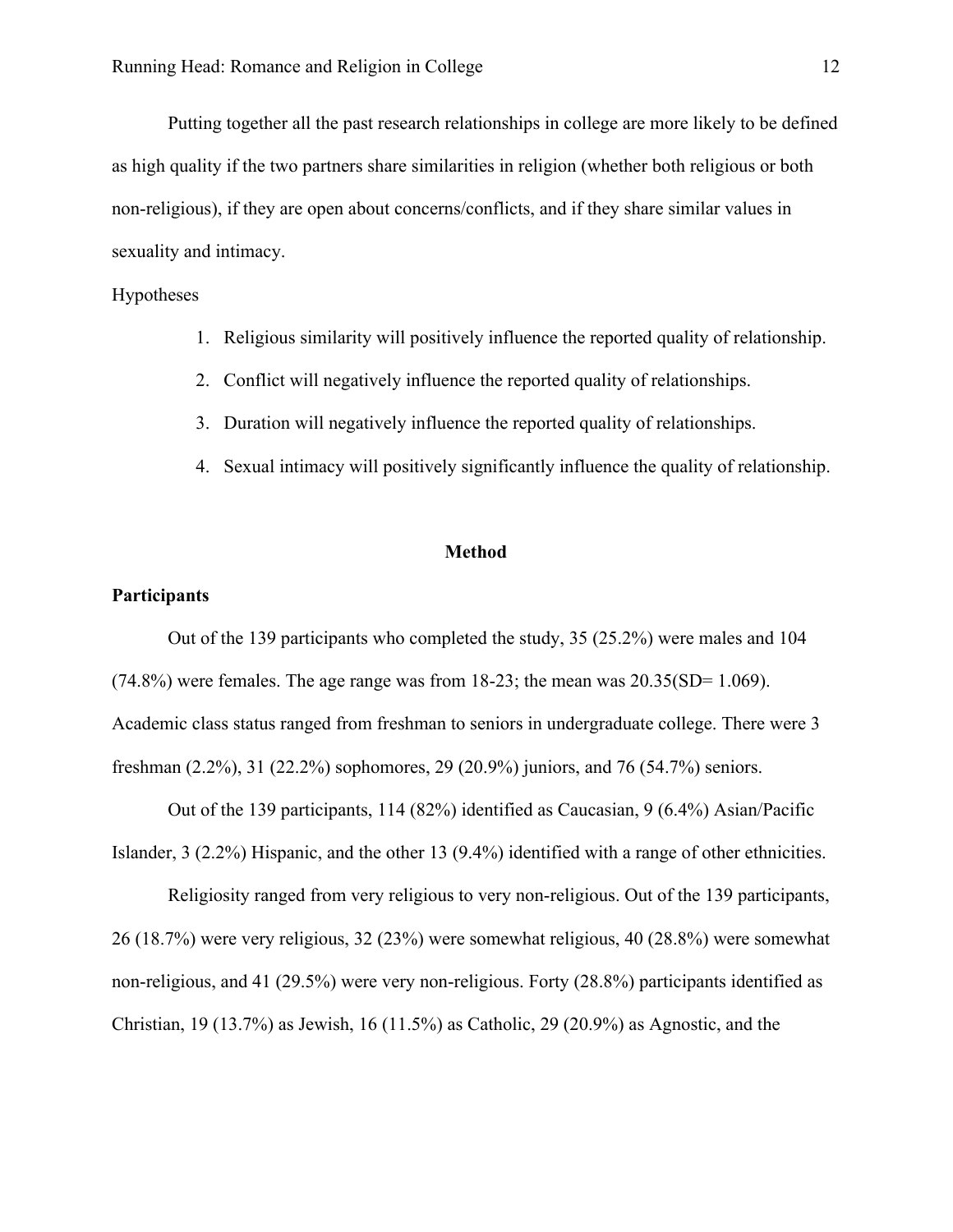remaining 35 (25.2%) of participants identified as being in a variety of other religions, such as Mormon or Atheist.

#### **Materials**

The only material used in the study was a survey designed to measure specific variables of religiosity, religious similarity, sex, conflict, and duration in relationships. The survey consisted of a set of questions on past and present relationships, the majority of which consisted of questions with answers provided on a 4-point Likert scale (1 being: strongly agree and 4: strongly disagree). The survey consisted of four sections: demographics, religiosity, current relationship, and past relationship. (See Appendix A for full survey questions).

After demographics the survey continued on to current relationship questions. If participants were not in a current relationship they clicked "no" to the question "Are you currently in a romantic relationship" and moved onto the "past relationship" section of the survey. The questions for current and past relationships were identical to one another except past relationship questions being in the past tense. In the two relationship sections there were four subsections with questions about religious similarity, quality, duration, sexuality, and conflict in the relationships.

#### **Measures**

Quality of relationship in this study is defined in terms of whether participants view their relationships positively overall, feel intimate with their partner both physically and emotionally, have low conflict levels in the relationship, and feel secure with levels of sexuality. These 3 dimensions follow partially in suit with Hassebrauck and Fehr's dimensions of quality: intimacy, agreement, independence, and sexuality. This study will use intimacy, conflict, duration and sexuality as the predictors influencing quality.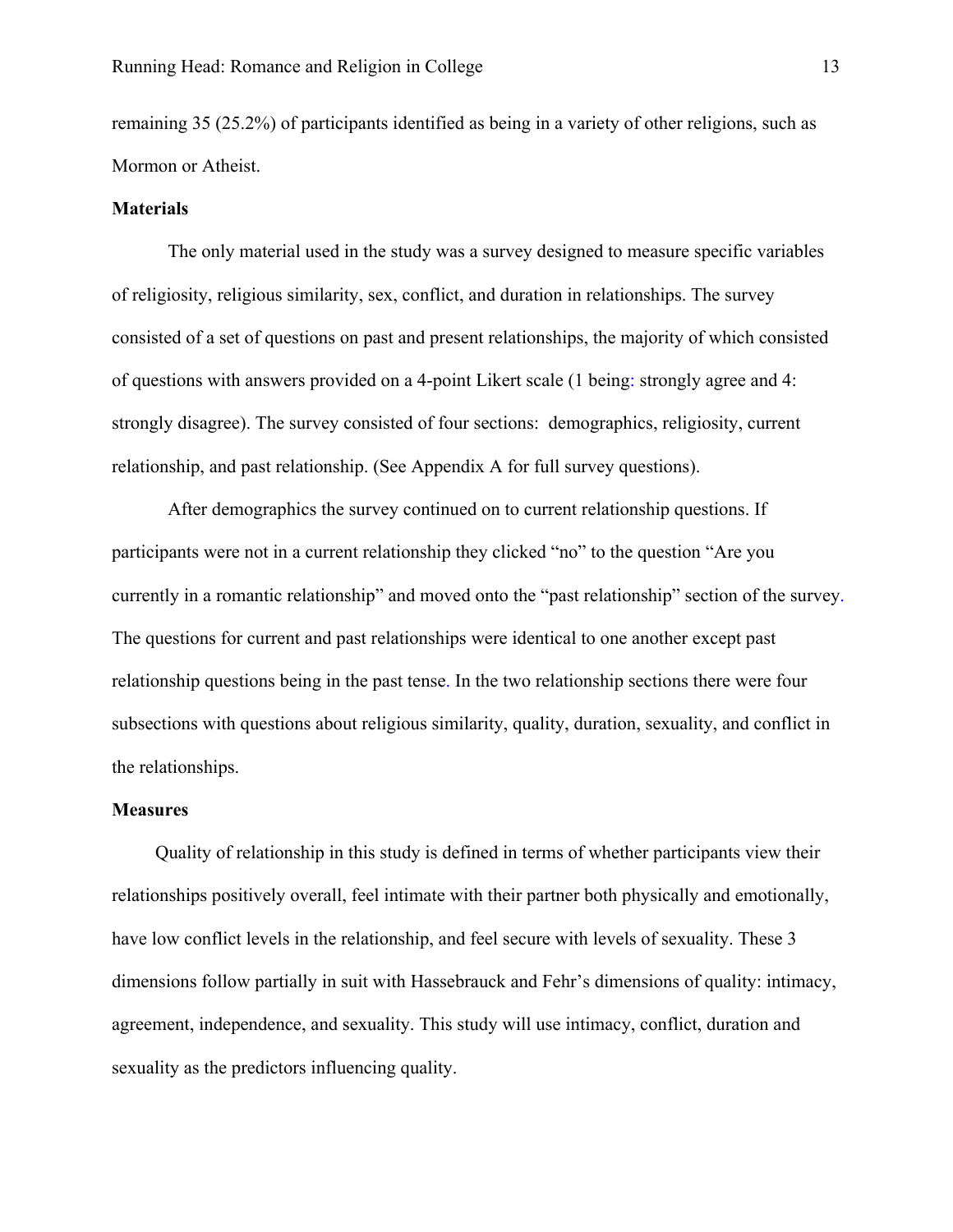## *Demographic Measures*

Demographic questions consisted of questions about participant's age, college, year in college, and ethnicity.

Religiosity was measured through questions asking the participant about how religious they consider themselves, their family, how often they practice, etc. Examples of these questions are "How religious do you consider yourself?" and "How likely are you to reach out to your religion for support in everyday life?" Answers for the first question were provided on a 4-point Likert scale (1: Very Religious and 4: Very Non-Religious), and answers for the second question were provided on a 5-point Likert scale (1: Very Likely and 5: N/A not religious).

## *Current/Past Relationship Measures*

Quality was measured through statements asking the participant to rate their perceived overall quality of the relationship, how supported they feel/felt by their significant other, how open they are/were with their significant other, and how supported they feel/felt by their significant other. Examples of these statements are "I would rate the overall quality of our relationship positively," and "While under a large amount of stress, I feel my significant other is/was able to support me." Answers were provided on a 4-point Likert scale (1 being: strongly agree and 4: strongly disagree).

#### *Religious Similarity*

Religious similarity between partners was determined based off of the following statement "Please select the option that you most identify with: 1) My significant other and I are both religious, 2) My significant other and I are both religious but follow different religious 3) My significant other and I are both non-religious 4) My significant other is religious and I am not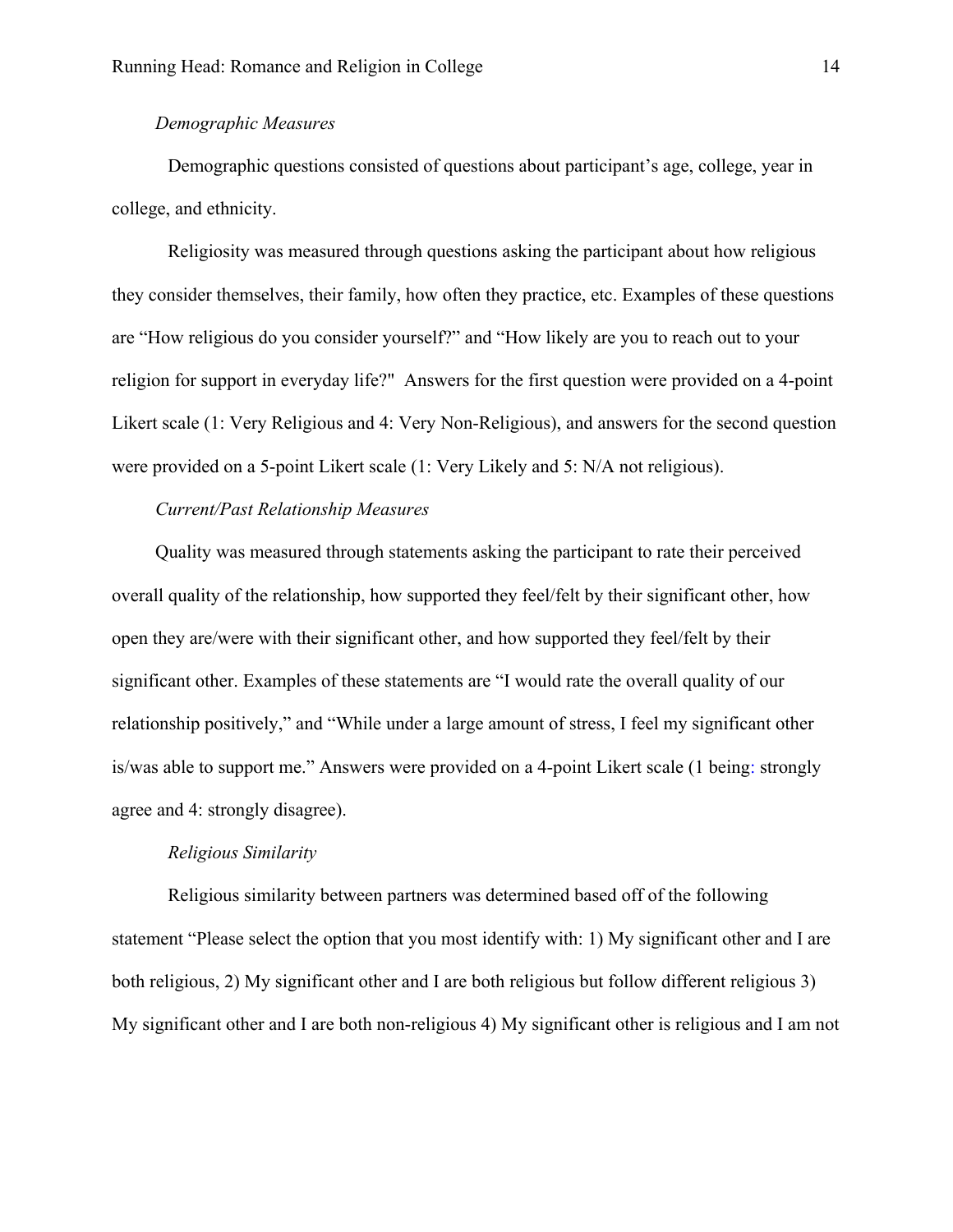and 5) My significant other is not religious and I am." Answers 1 and 2 indicated religious similarity and answers 3,4 and 5 indicated religious dis-similarity.

## *Conflict Measures*

Conflict was measured through a series of statements about amount of conflict in the relationship, whether the participant felt their significant other is/was open to their concerns during conflict, etc. Examples of these statements are "My significant other and I fight/fought often," and "When in a conflict with my significant other, I feel/felt that they were open to my concerns."

## *Sexual Intimacy*

Sexual intimacy was measure on whether the participant was sexually active, specifying this including vaginal, oral, and anal sex; whether the participant was physically intimate, including kissing and holding hands; whether the participant was happy with the level of intimacy, and whether they shared similar values in sexual relations with their significant other. An example of one these questions is "I am happy with the level of intimacy with my significant other" and the answers to the questions were provided on a 4-point Likert scale (1: strongly agree and 4: strongly disagree).

#### *Duration*

Duration of relationship was measure by the following questions, "How long were you together?" with the answer options being "1) less than one month, 2) 1-3 months, 3) 4-6 months, 4) 7-12 months, 5) over a year-2 years, and 6)  $2+$  years."

## **Procedure**

The participants in this study were recruited through the online networking website Facebook.com using convenience sampling, targeting sample of university students. An event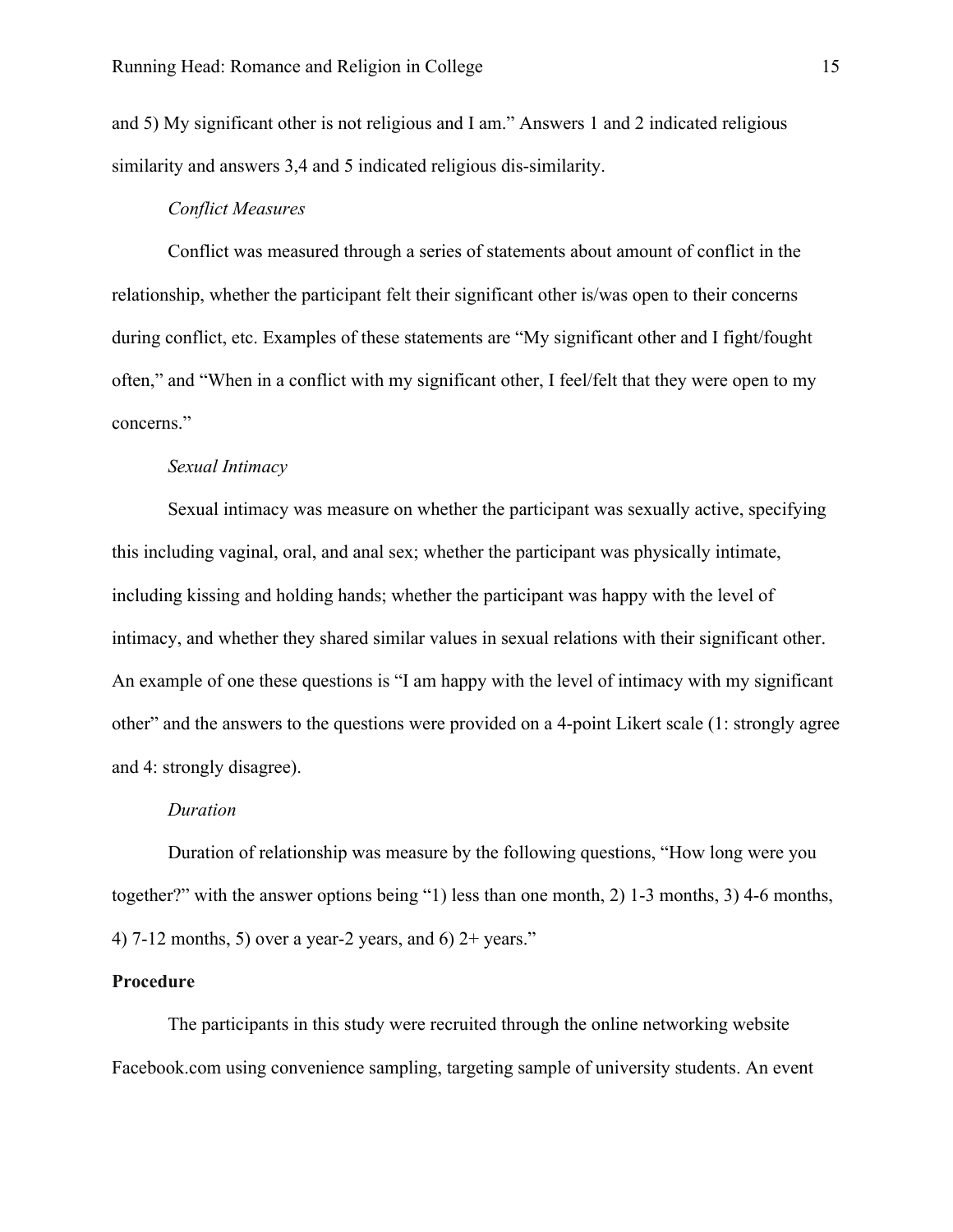was created on Facebook.com to recruit the participants. Participants were invited to be part of the event. A link to an online survey using surveymonkey.com was presented on the event page along with a brief explanation of the study. Participants were asked to add friends to the event group on Facebook.com in order to increase participants and increase the amount of participants from other universities

The survey began with an informed consent page whereby participants were asked to provide consent before beginning the survey. Along with informed consent the participants were required to agree that they had been in or currently were in a romantic relationship, and were currently enrolled in college. After clicking "yes" to the consent question and qualification questions (answered by clicking one "yes" button), participants were moved on to the beginning of the survey. In the survey, if the participants were not currently in a relationship they moved directly onto past relationship questions. If they were in a current relationship but had not previously been in one the survey ended for them after current relationship questions. Participants were debriefed at the end of the survey.

Once the data was entered into SPSS participants in current relationships were combined with students in past relationships to get the data into one pool in order to run regressions and correlations.

#### **Results**

Out of the 139 participants there were 63 participants in current relationships and 76 participants who reported on past relationships. Out the 139 participants 93(67.4%) were/had been sexually active with their significant other and 76(32.6%) are/were not sexually active with their significant other.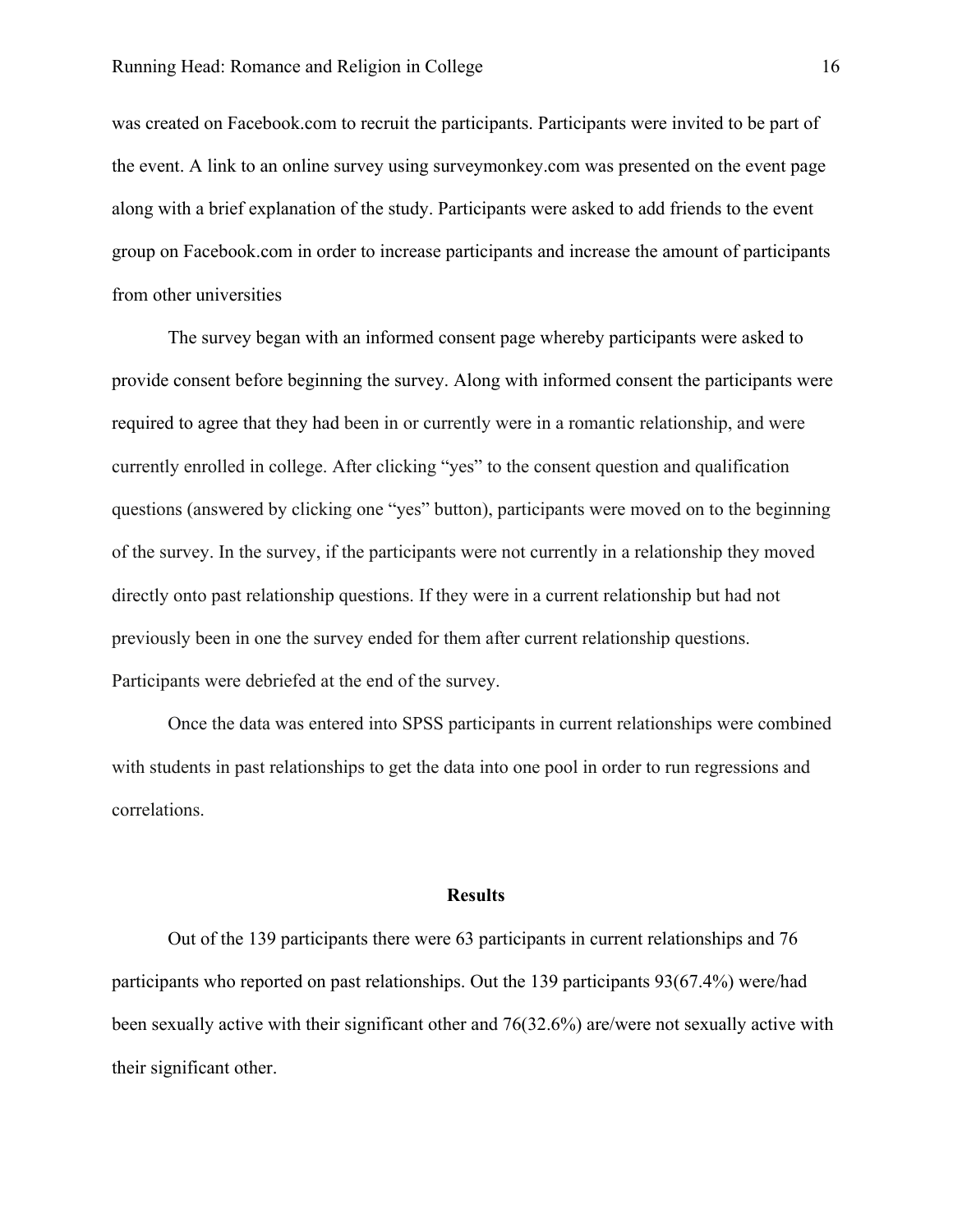The descriptive statistics of predictors of relationship quality are shown in *Table 1*. The mean quality score was 6.27 out of 16, indicating an overall low level of quality. The mean duration score was 3.99 placing the overall duration of relationships in between the 4-6 month duration and 7-12 months. The mean for conflict was 14.10 out of 19 indicating a fairly high level of conflict in the relationships. In the conflict measure the mean for couples fighting often was 3.22 and the mean for believing their partner was open to their concerns was 1.76. Religious similarity was shown to have a mean of 2.62 placing the majority of the relationships in the "My significant other and I are/were both religious but follow different religions" category, implying religious dissimilarity. The mean for sexual intimacy was 3.96 out of 7 placing it on the higher range of the category.

## *Table 1*

| Predictors           | No. Of Items | $\overline{M}$ | SD   |
|----------------------|--------------|----------------|------|
|                      |              |                |      |
| Conflict             | 6            | 14.10          | 2.96 |
| Duration             | 1            | 3.99           | 1.48 |
| Sexual Intimacy      | 3            | 3.96           | 1.16 |
| Religious Similarity | $\mathbf{1}$ | 2.62           | 1.19 |
| Religiosity          | 3            | 9.78           | 4.44 |
|                      |              |                |      |

Descriptive Statistics for predictors of relationship quality in college relationships

Pearson Correlations were computed to assess the relationship between quality of relationship and sexual intimacy, conflict, duration, religiosity, and religious similarity.

There was a significant relationship between the quality of relationship and sexual intimacy in a positive direction ( $r= 0.359$ ,  $p<0.05$ ). The fourth hypothesis of the current study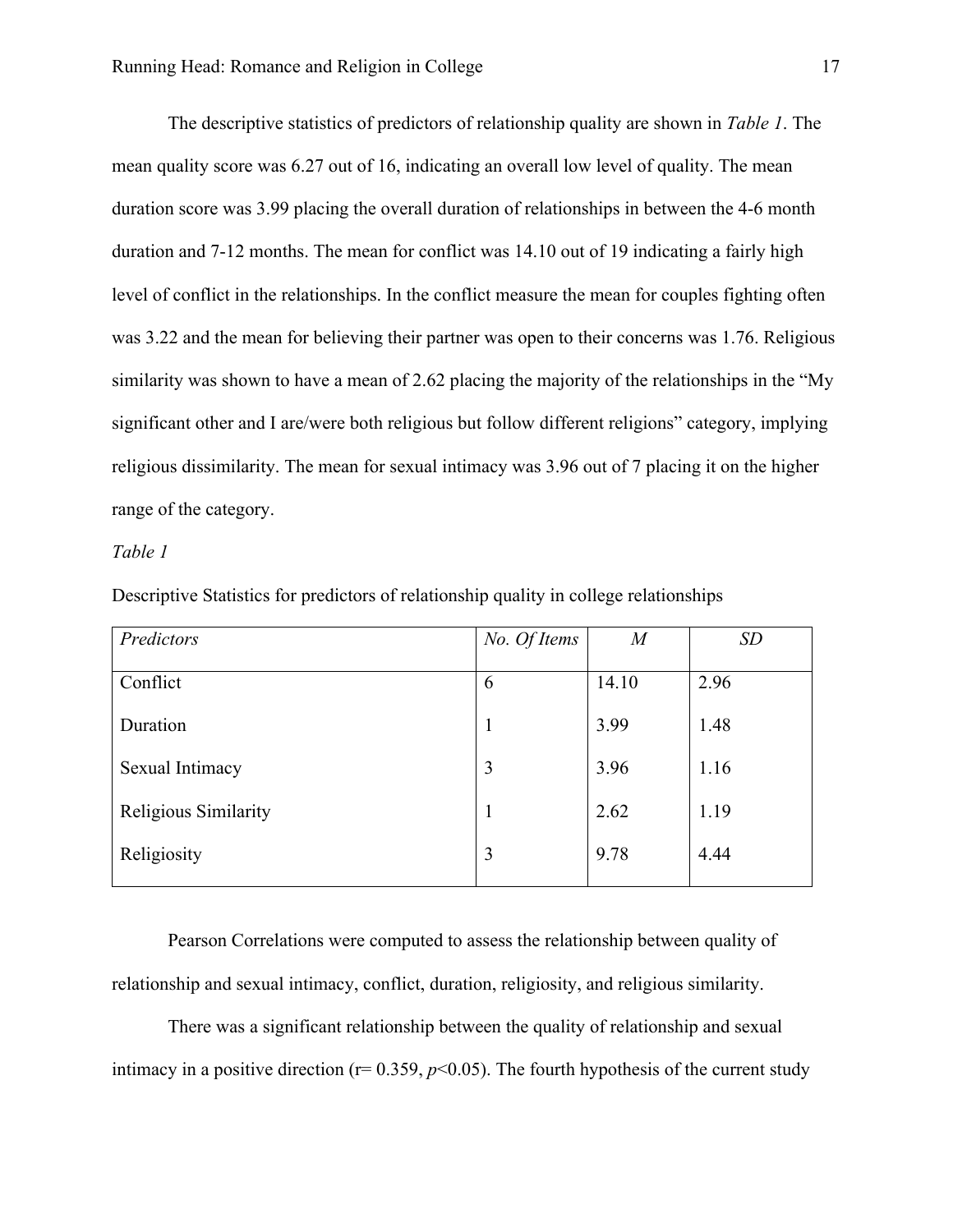was supported by these results. There was a significant relationship between quality of relationship and conflict in a negative direction  $(r= -0.354, p<0.05)$ , which supports the second hypothesis of this study, and a significant relationship between quality of relationship and duration in a negative direction as well ( $r = -0.303$ ,  $p = 0.05$ ), which supports the third hypothesis of this study.

There were nonsignificant relationships found between quality of relationship and religious similarity ( $r=0.107$ ,  $p=0.104$ ) and quality of relationship and religiosity ( $r=0.065$ , *p*=0.223). The first hypothesis of this study was not supported by these results.

After the initial correlations were run a multiple linear regression was conducted to determine the relationship between relationship quality and conflict, duration, religious similarity, religiosity, and sexual intimacy in the relationship. A forward stepwise method was used to test the variables one by one and including them if they were statistically significant. Levels of *F* to enter and *F* to remove were set to correspond to *p* levels of 0.05 and 0.1. Results shown in *Table 2*.

The variables in the model accounted for 29.6% of the variance in the quality of relationships with an adjusted  $R^2$  of 0.296. The overall F for the three-variable model was 18.89, *df*=3,135, *p=*<0.05.

Sexual intimacy was a significant predictor  $(B=0.663, \beta=0.315, p=<0.05)$  and produced an  $R^2$  of 0.129 showing that sexual intimacy produced 12.9% of an influence on quality of relationships.

Conflict in romantic relationships was a significant predictor (B=-0.295,  $\beta$  = -0.357,  $p = 0.05$ ) and produced an  $R^2$  of 0.135 showing that conflict produced 13.5% of an influence on quality of relationships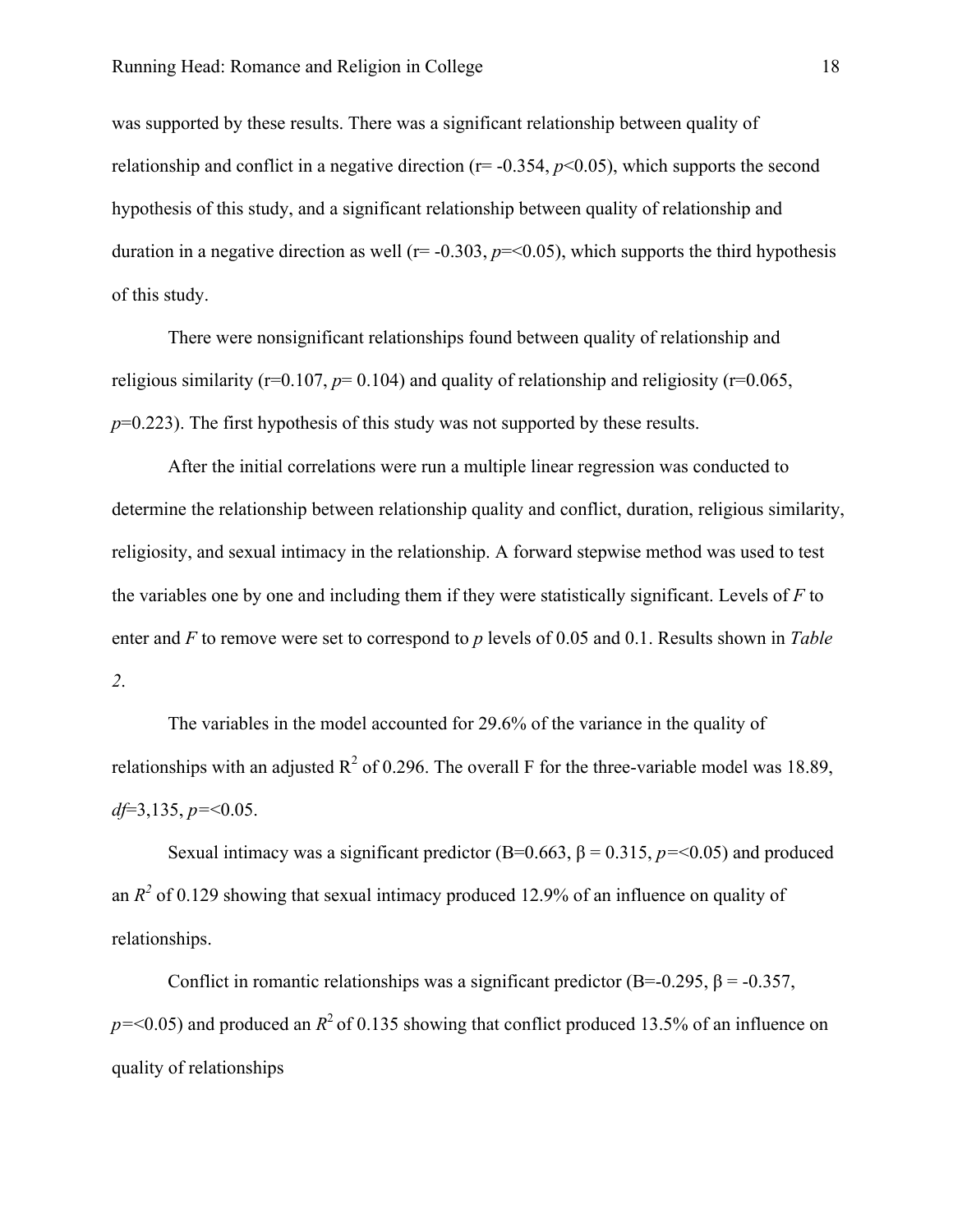Duration of romantic relationships was a significant predictor (B=-0.309, β = -0.187,

 $p = 0.05$ ) and produced an  $R^2$  of 0.031 showing that duration produced 3.1% of an influence on quality of relationships.

## *Table 2*

Regressions predicting quality of romantic relationships

| Predictor                              | $R^2$ | $R^2$ Change | F Change | Sig. F Change | Beta     |
|----------------------------------------|-------|--------------|----------|---------------|----------|
|                                        |       |              |          |               |          |
| Sexual Intimacy                        | 0.129 | 0.129        | 20.272   | $0.000*$      | 0.315    |
|                                        |       |              |          |               |          |
| Conflict                               | 0.264 | 0.135        | 25.031   | $0.000*$      | $-0.357$ |
|                                        |       |              |          |               |          |
| Duration                               | 0.296 | 0.031        | 6.020    | $0.015*$      | $-0.187$ |
|                                        |       |              |          |               |          |
| $\mathbf{a}$ $\mathbf{a}$ $\mathbf{b}$ |       |              |          |               |          |

*\*p*<0.05

## **Discussion**

The current study was designed to explore the influence of religion, conflict, sex, and duration of relationship on the quality of romantic relationships in college. The results of this study support three out of the four hypotheses made at the beginning. It was found that conflict and duration negatively influenced the relationships and sexual intimacy positively influences the relationships. Religious similarity did not significantly influence the quality of the relationships in this sample.

The results of this study also reveal that there is a significant interaction between conflict, sexual intimacy, and duration in determining relationship quality. These findings suggest that the interactions between these three predictors of quality combined, significantly influence the quality of relationships for college students. Religious similarity and religiosity were not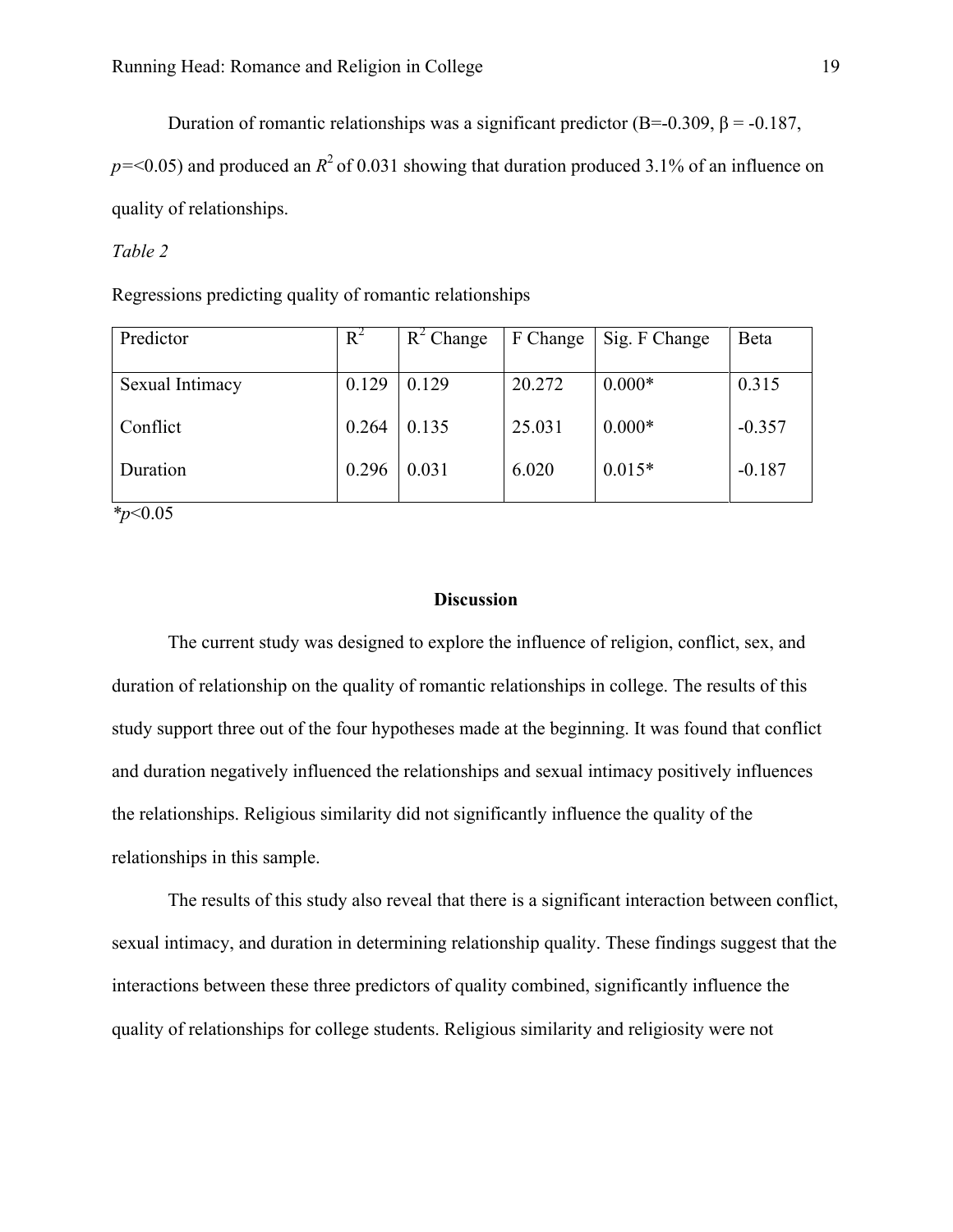included in the stepwise linear regression model because they did not prove to have significant influences on quality of relationship in combination with the other three predictors.

It was hypothesized that religious similarity of couples would significantly influence the quality of a relationship in a positive correlation, however this study failed to find those results. This indicates that religious similarity in a relationship neither negatively nor positively influences the relationship quality of a relationship in a college setting. These findings follow in the findings for Joyner and Kao (2005) that there are no differences between intrafaith relationships and interfaith relationships in the assessment of quality. Concurrent with studies (Amodio & Showers, 2005) it can be seen that perceived similarity appears to be more strongly associated with relationship variables than actual similarity. Therefore participants in this study may not have seen religious similarity as something that was important in their relationships at the time and perceived similarity in other variables may have been more pertinent to their relationships.

#### Duration

Duration in this study negatively influenced the quality of relationships, and the overall duration of relationships for this study is also a source of complication. Due to the lack of previous research on the typical length of college relationships this finding could be related to a host of reasons. One reason that the duration of the relationship is fairly short may be due to the "hook-up" culture of colleges, which does not lend itself well to relationships in general. According to Bogle (2008), single students rarely meet each other through traditional dating now and the hookup (sexual activity) is now the norm for students on college campuses because of the prevalence of parties and social gatherings between the sexes. The number of current relationships in this study was far lower than that of participants having been in past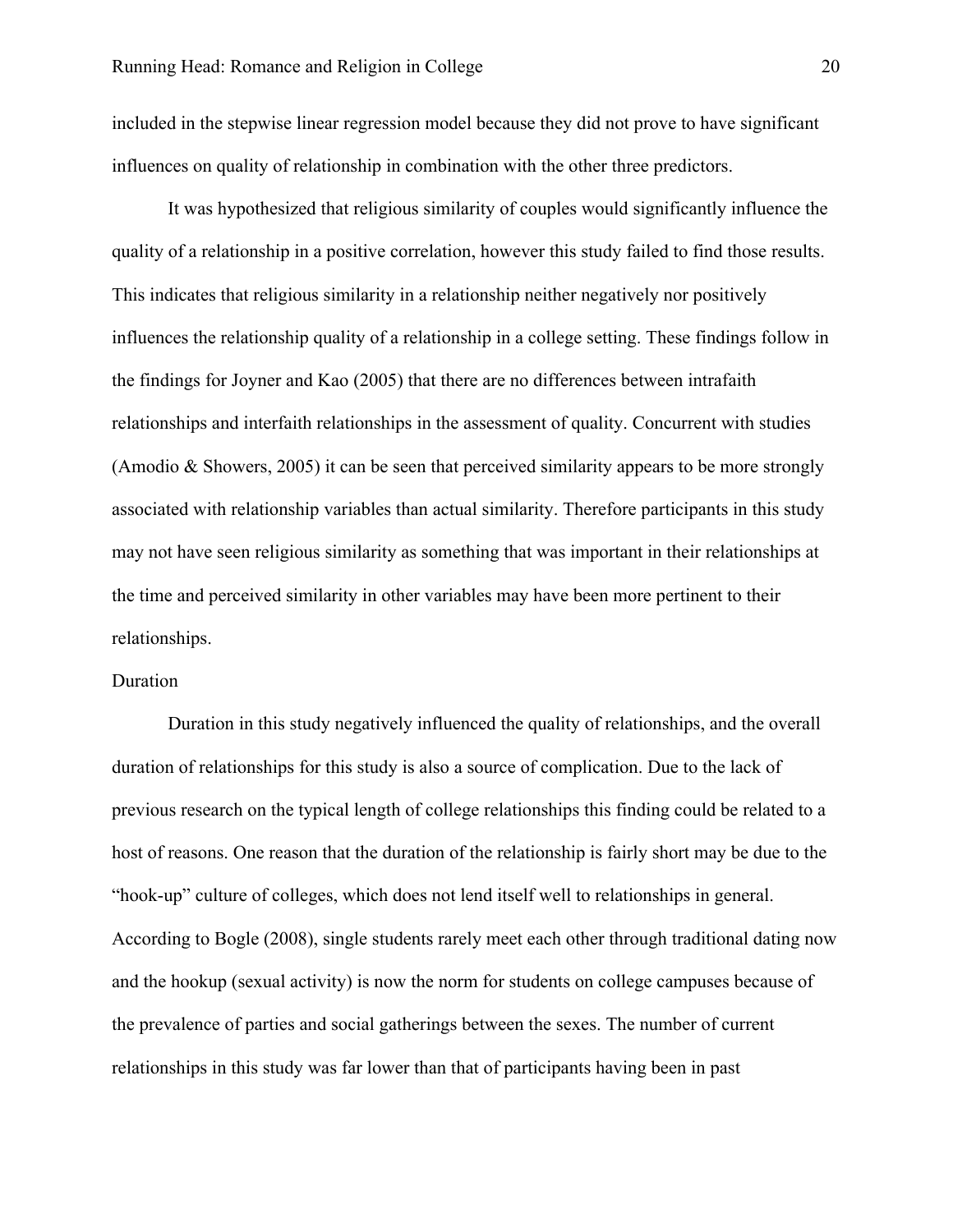relationships. This may be due to participants not viewing dating as something that is important to them in college and viewing hooking-up as yielding itself to a more normative lifestyle. Conflict

As expected, conflict negatively influenced relationship quality. As conflict increased in the relationships the quality of the relationship lowered. Every relationships faces the possibility of facing conflicts and for this sample conflicts negatively influenced the quality of their relationships. Whether this is because of the way in which the conflicts were resolved, what the conflicts were about, or the degree of conflict is not known. However it was found in this study that the majority of participants did not feel like they fought with their significant other often. Participants also felt like their significant others were open to their concerns while in a conflict.

Campbell, Simpson, Boldry, and Kashy (2005) found that perceptions of relationshipbased conflicts negatively impacted the perceived satisfaction in the relationship. Conflict in this sample was on the high range indication that perceived conflict was high and may have lead to the overall low measure of quality for the sample at hand. Greater perceived conflict has been shown to lead to decreased levels of love and commitment in relationships as well as satisfaction (Llyod, 1987).

#### Sexual Intimacy

Sexual Intimacy was the only predictor that was positively correlated with quality. The results of the study show that sexual intimacy had the highest correlation with relationship quality indicating that it is the most important factor of relationship quality for this sample. Sprecher (2002) found that sexual satisfaction was positively associated with relationship satisfaction, love, and commitment. For this sample sexual intimacy was measured not only through whether or not the couple was sexually active but whether they were happy with the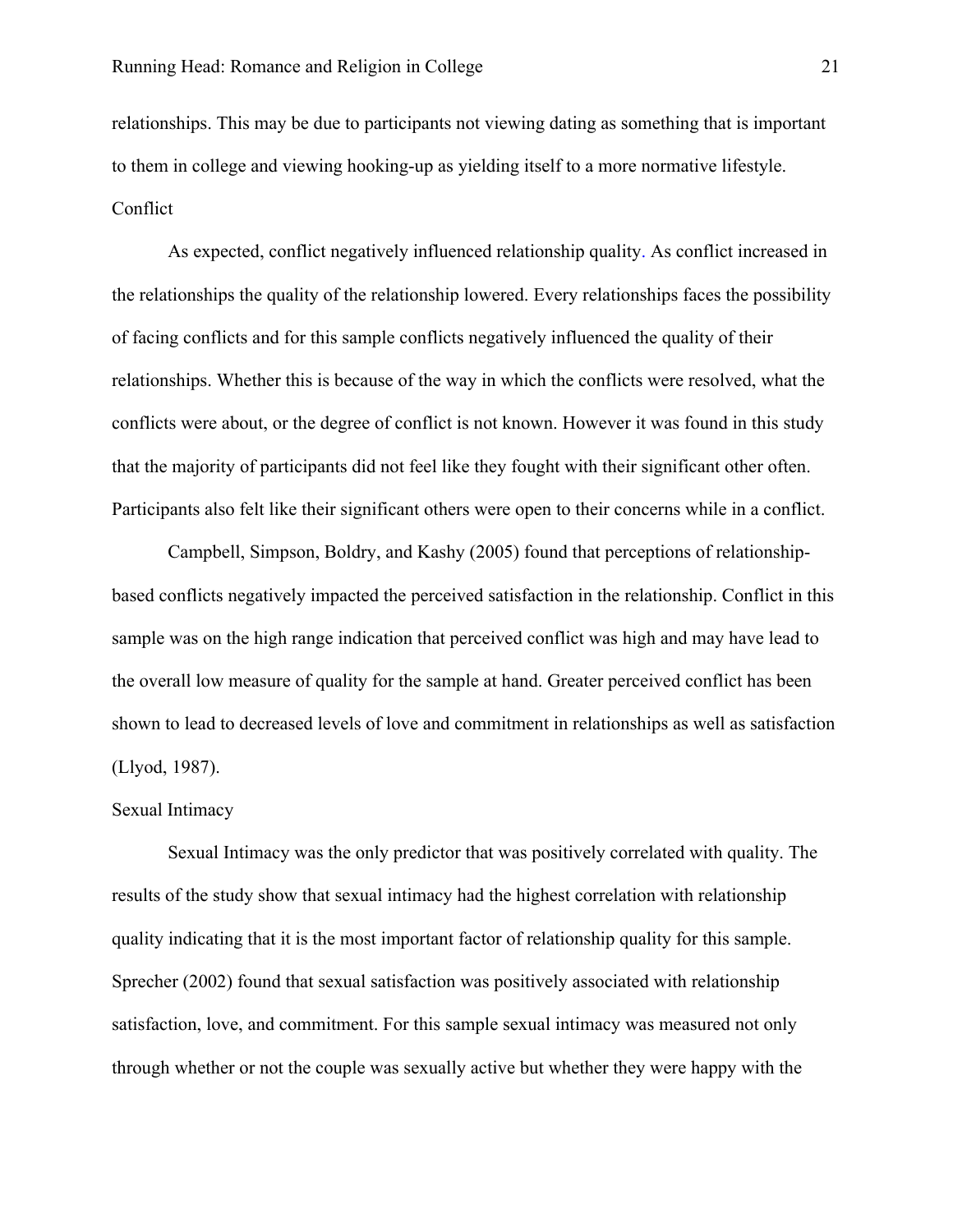level of intimacy. The overall satisfaction with level of intimacy of this sample provided a basis upon which quality of relationship could grow. This follows in line with Reiter  $\&$  Gee's (2008) results that intimacy was the only relationship factor that strongly influenced quality and intercourse can be seen as an effective mean for building up emotional intimacy (Peplau, Rubin, & Hill, 1997).

## Limitations and Conclusions

The main limitation of the current study is the scales that were used to measure the variables. The scales used were measured by few questions, without much literature backing them. Using a scale that has previously been used to rate quality, conflict, and sexual intimacy may have yielded higher results, along with religiosity. Previous scales were not used in this study because of the desire to produce original work on the part of the researcher.

The sample of this study was also slightly biased because it was a convenience sample and used somewhat of a snowballing method for recruiting participants. All participants were either friends of the researcher or friends of friends of the researcher. This lead to most of the participants going to liberal arts colleges, mostly from the researcher's college. This may make religion less of an influential factor for the current sample because participants were not in highly religious settings for college as well as the fact that the process of leaving home and going to college may cultivate more secularized views for the word and in turn lead to less religiosity (Uecker, Regnerus, &Vaaler, 2007). The goal of this study was not to look into college students specifically in religious institutions but all college settings. However having more students from religious institutions would have made the sample more indicative of the population of college students as a whole.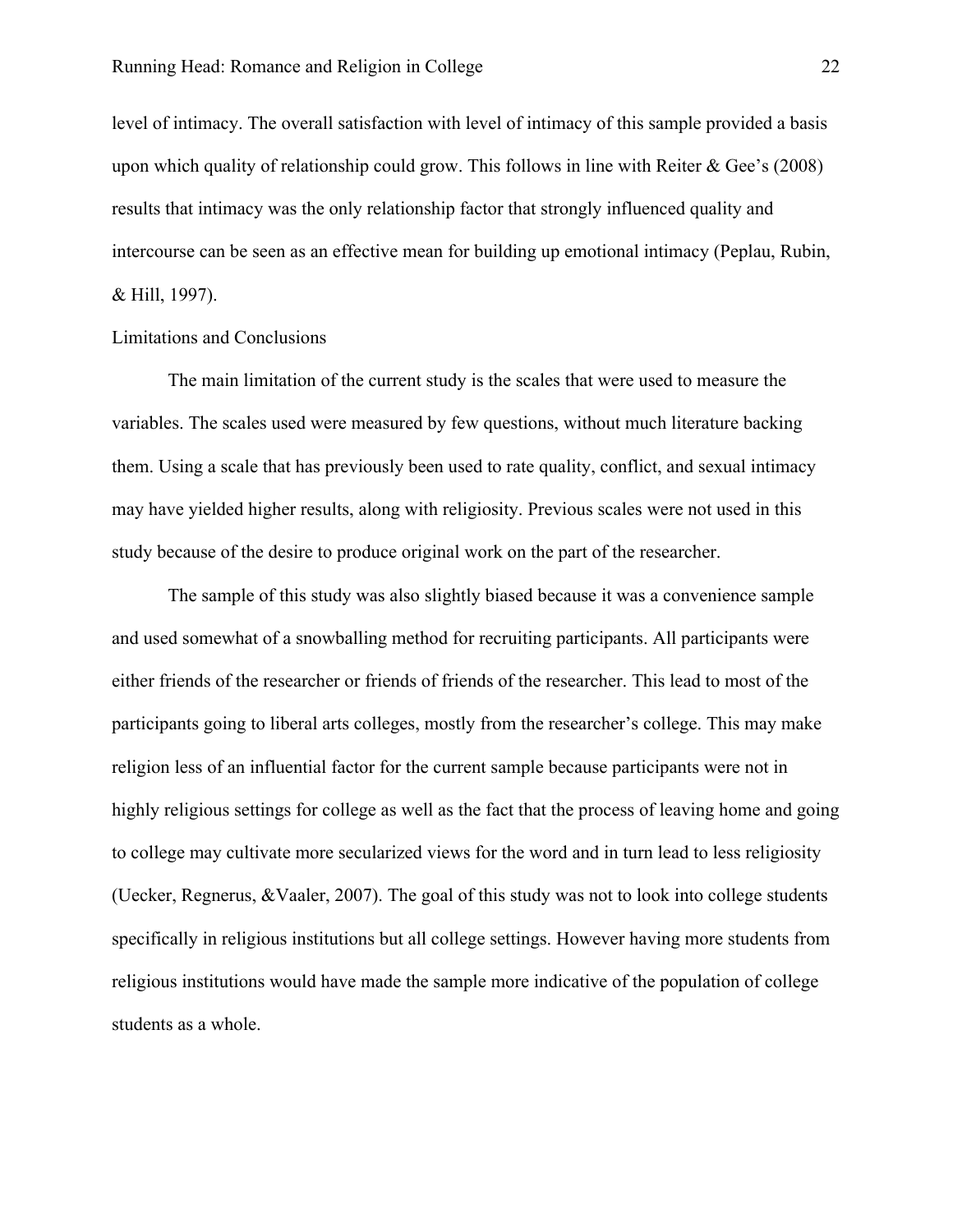Another influence for the non-significant findings could be that the mean age for the participants was 20.35 and young adults aren't necessarily preparing to get married in the near future so mate choice in college is less influenced by similarity. Because the goal of this study was to understand college student choices and relationships the age range is fitting, however it may have proved to be useful to ask more questions on future expectations in order to see whether religion would influence their choices at the time of marriage.

The fact that participants were combined into one group of participants is another significant limitation of this study. Participants in past relations may have significantly different views on the quality of their past relationships due to the fact that they may have animosity towards their ex-significant other and may view it as negative. Also asking participants to look back on previous relationships may prove to be problematic because experiences since the breakup may have influenced the way that they viewed their past relationships. For future studies it would be pertinent to look at only one group of participants, currently in relationships, and also interview/receive data from both partners in the relationship to view the overall quality of that relationship from both sides.

Another limitation of this study was asking participants, who were not in current relationships, to look back and rate a previous relationship. It is difficult to assure reliability when participants are self-reporting on previous and current relationships because they may not represent their true feelings rather than what they feel they should report or what is socially the norm for relationships. Retrospective reporting has the stigma of being inaccurate, suggesting that they are not reliable measures. Inaccurate recall of the past can result from over simplifications, lapses in memory, and inappropriate rationalizations (Golden 1992). However Miller, Cardinal, and Glick (1997) suggest that retrospective reporting is viable if the measures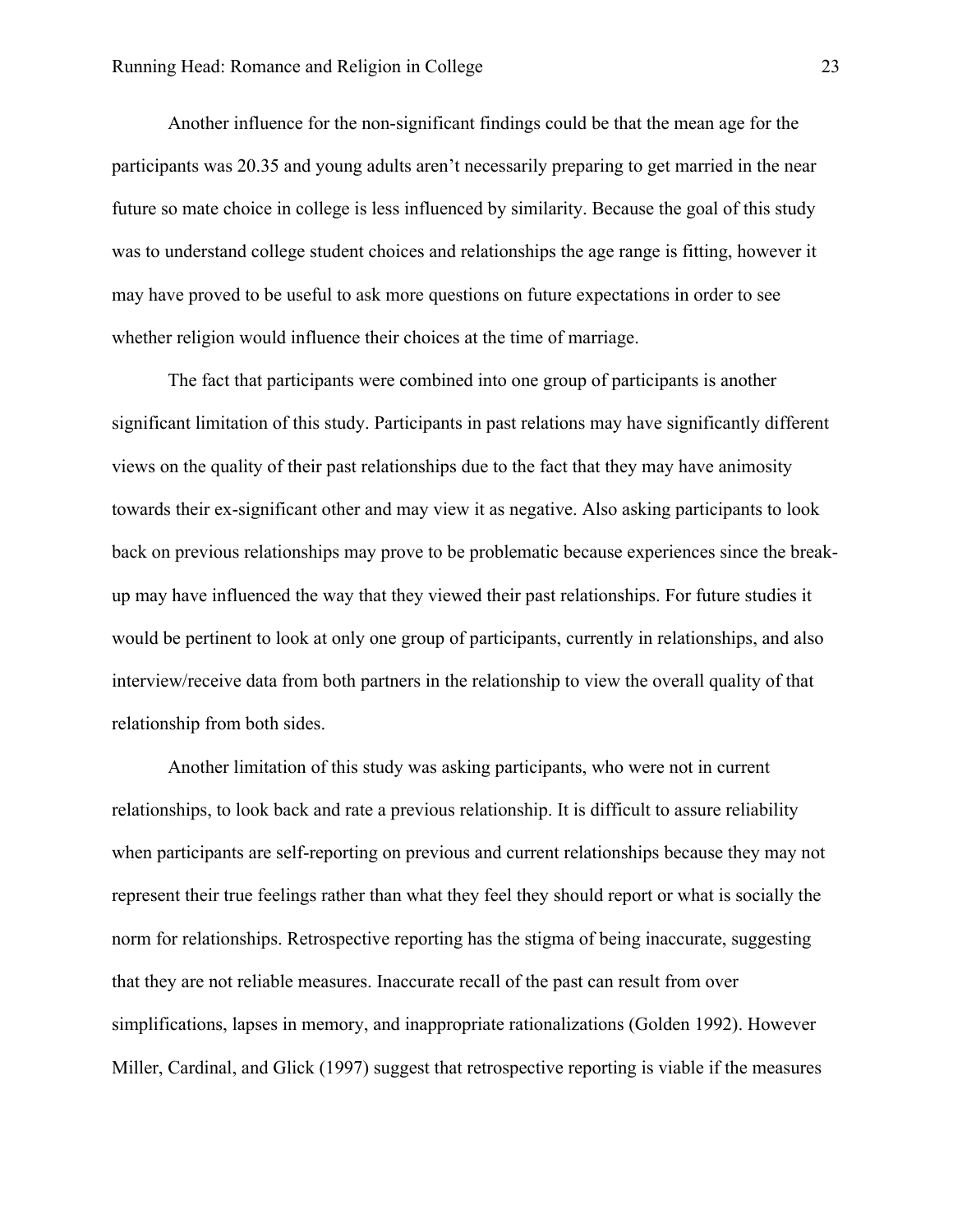used in the report are in themselves reliable and accurate. Unfortunately, reliability cannot be seen as high in the measures used in the reports of the current study because the measures were not based off of previously accurate scales.

Given the current findings, the current study adds to psychological literature in that it shows significant influences of conflict, sex, and duration on relationships in college. This is important because it shows how religion really does not influence relationships in college, which, even though it did not produce significant results, can be significant on its own. The fact that religion had no influence can be because of a variety of reasons and in future studies it would be imperative to look into these reasons. In future studies it would be pertinent to ask participants directly whether they think religion influences their relationships and why it does or doesn't.

This study also adds to the literature in that it provides information on the duration of college relationships as being overall fairly short, and the fact that most participants were not currently in relationships may prove useful to future researchers looking into length of relationships in college. However this study did not look into the reasons why the relationships were short in length, and why they dissolved. Because there is very little information on how long college relationships typically last, future directions should look into overall duration and reasons for the dissolution of relationships of college students.

In the future it would also be important to look into the different definitions of "relationships" for college students and whether they define "hook-up" partners as someone they are in a relationship with. The term relationship can have many definitions depending on the person you are asking so it would be important in the future to look into these differences and see whether or not they influence the quality of relationships as well.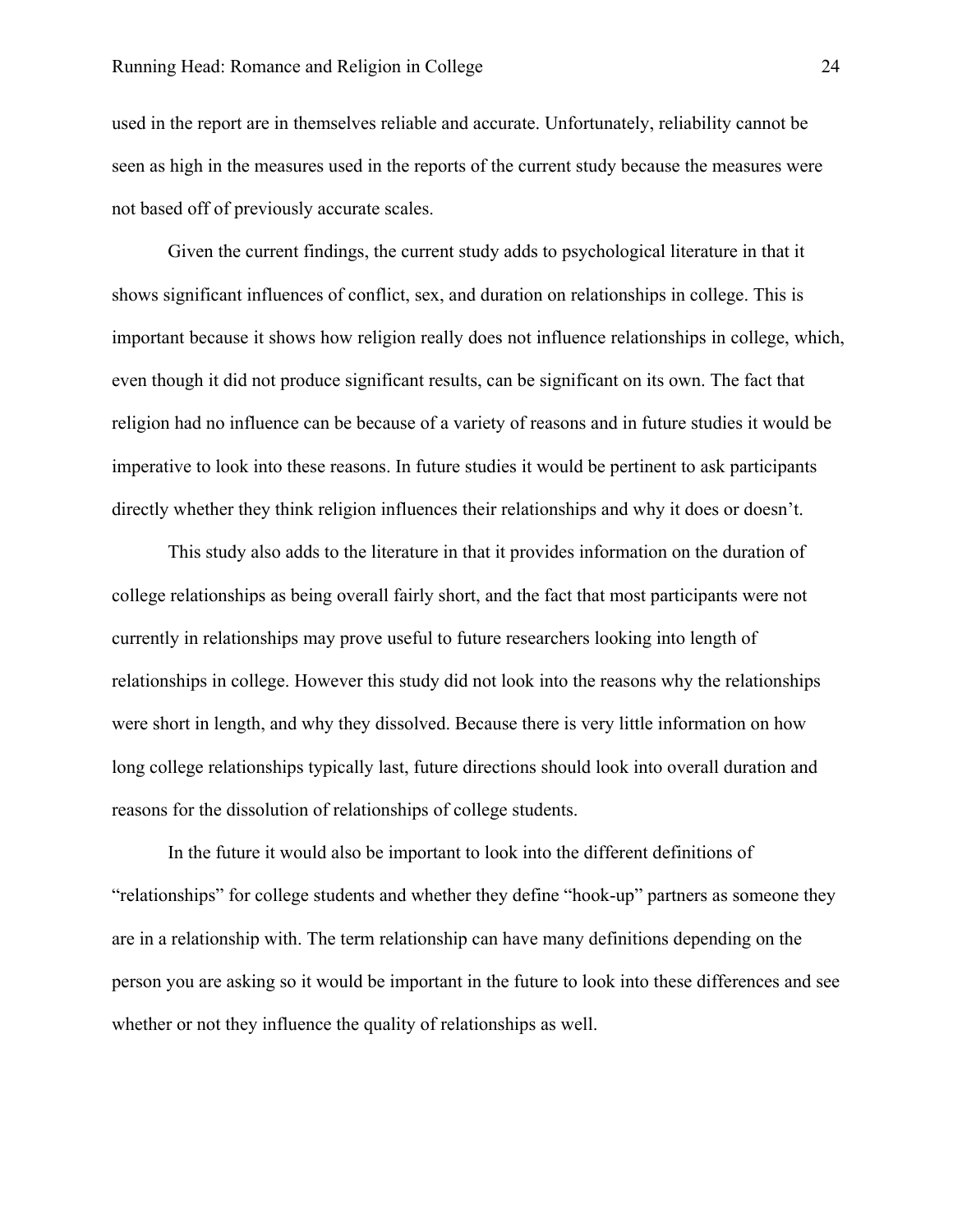In conclusion, it is important to investigate further the influences of religion on college relationships to determine how and why religion is becoming less of a salient factor in these relationships. The results provide evidence that religion has no influence on relationships in a predominantly liberal arts college population. If indeed religion plays no role in the quality of relationships in college we need to have a greater understanding of not only the reasons why this has occurred but also quantitatively more knowledge on variables that do in fact influence relationships.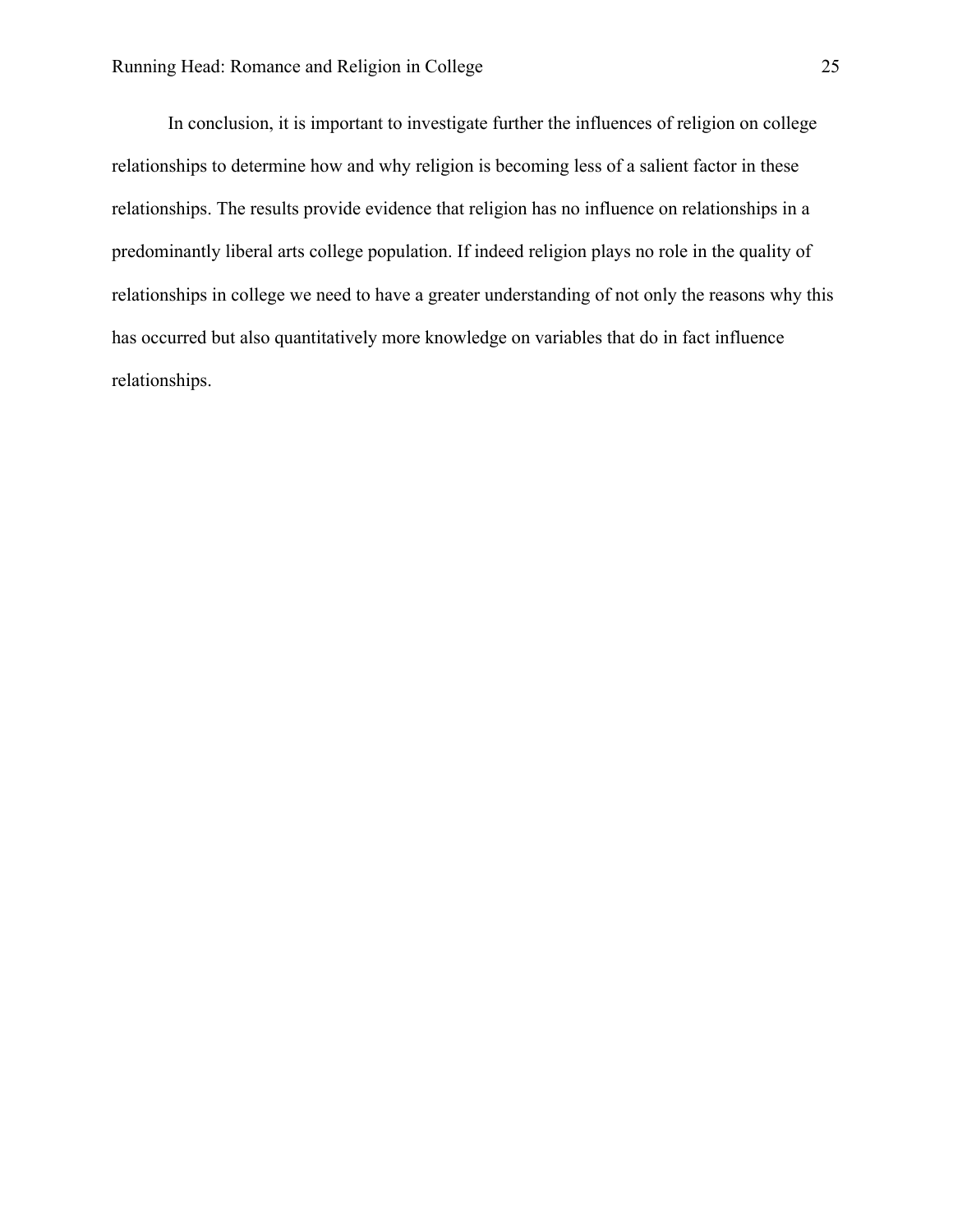#### **References**

- Amodio, D. M., & Showers, C. J. (2005). 'Similarity Breeds Liking" Revisited: The moderating role of commitment. *Journal of Social and Personal Relationships*, *22*(6), 817-83
- Aspelmeier, J. E. (2003). Love and School: Attachment/exploration dynamics in college. *Journal of Social and Personal Relationships*, *20*(1), 5-30.
- Bogle, K. A. (2008). *Hooking up: sex, dating, and relationships on campus*. New York: New York University Press.
- Booth, A., Johnson, D. R., Branaman, A., & Sica, A. (1995). Belief and Behavior: Does religion matter in today. *Journal of Marriage and Family*, *57*(3), 661-671.
- Braithwaite, S. R., Delevi, R., & Fincham, F. D. (2010). Romantic Relationships and the Physical and Mental Health of College Students. *Personal Relationships, 17, 1-12.*
- Burdette, A. M., Ellison, C. G., Hill, T. D., & Glenn, N. D. (2009). Hooking Up, at College: Does Religion Make a Difference?. *Journal for the Scientific Study of Religion*, *48*, 535- 551.
- Campbell, L., Boldry, J., Simpson, J. A., & Kashy, D. A. (2005). Perceptions of Conflict and Support in Romantic Relationships: The role of attachment anxiety. *Journal of Personality and Social Psychology*, *88*(3), 510-531.
- Easterling, B., Knox, D., & Tyson, S. (2010). On Your Knees: Prayer in undergraduate romantic relationship. *College Student Journal*, *44*(4), 1045-1050.
- Ellison, C. G., Burdette, A. M., & Glenn, N. D. (2011). Praying for Mr. Right? Religion, family background, and marital expectations among college women. *Journal of Family Issues*, *32*, 906-931.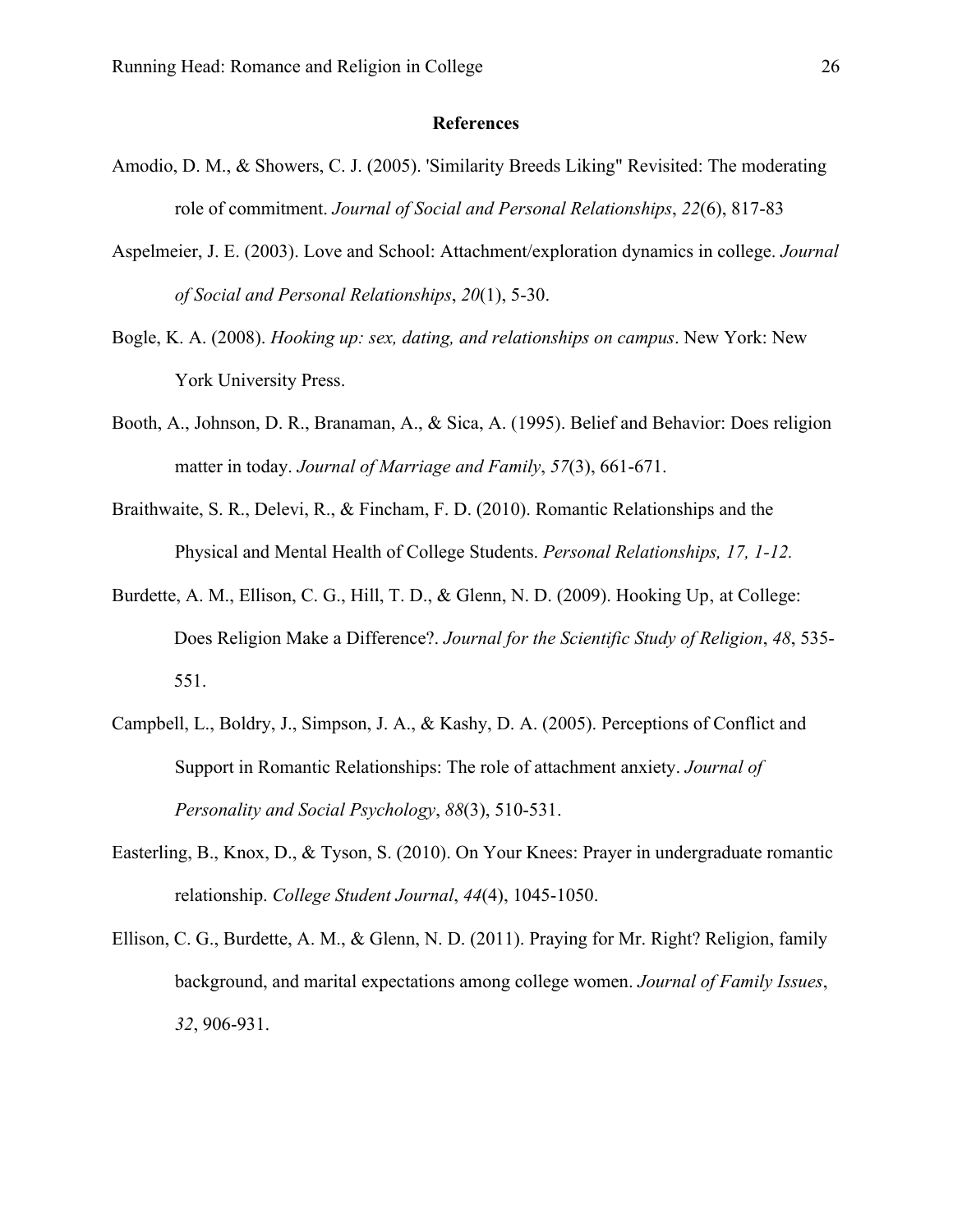- Gattis, K. S., Berns, S., Simpson, L. E., & Christensen, A. (2004). Birds of a Feather or Strange Birds? Ties among personality dimensions, similarity, and marital quality. *Journal of Family Psychology*, *18*(4), 564-574.
- Golden, B. (1992). The Past Is the Past--Or Is It? The Use of Retrospective Accounts as Indicators of past Strategy. *The Academy of Management Journal*, *35*, 848-860.
- Hassebrauck, M., & Fehr, B. (2002). Dimensions of Relationship Quality. *Personal Relationships*, *9*, 253-270.
- Helm Jr., H. W., McBride, D. C., Knox, D., & Zusman, M. (2009). The Influence of a Conservative Religion On Premarital Sexual Behavior of University Students. *North American journal of psychology*, *11*, 231-245.
- Joyner, K., & Kao, G. (2005). Interracial Relationships and the Transition to Adulthood. *American Sociological Review*, *70*, 563-581.
- Lintzinger, S., & Gordon, K. C. (2005). Exploring Relationships Among Communication, Sexual Satisfaction, and Marital Satisfaction. *Journal of Sex & Marital Therapy*, *31*, 409-424.
- Lloyd, S. A. (1987). Conflict in Premarital Relationships: Differential Perceptions of Males and Females. *Family Relations*, *36*, 290-294.
- Luo, S. (2009). Partner selection and relationship satisfaction in early dating couples: The role of couple similarity. *Personality and Individual Differences*, *47*, 133-138.
- Manning, W. D., Giordano, P. C., & Longmore, M. A. (2006). Hooking Up : The Relationship Contexts of ''Nonrelationship'' Sex. *Journal of Adolescent Research*, *21*, 459-483.
- Miller, C., Cardinal, L., & Glick, W. (1997). Retrospective Reports in Organizational Research: A Reexamination of Recent Evidence. *The Academy of Management Journal*, *40*, 189- 204.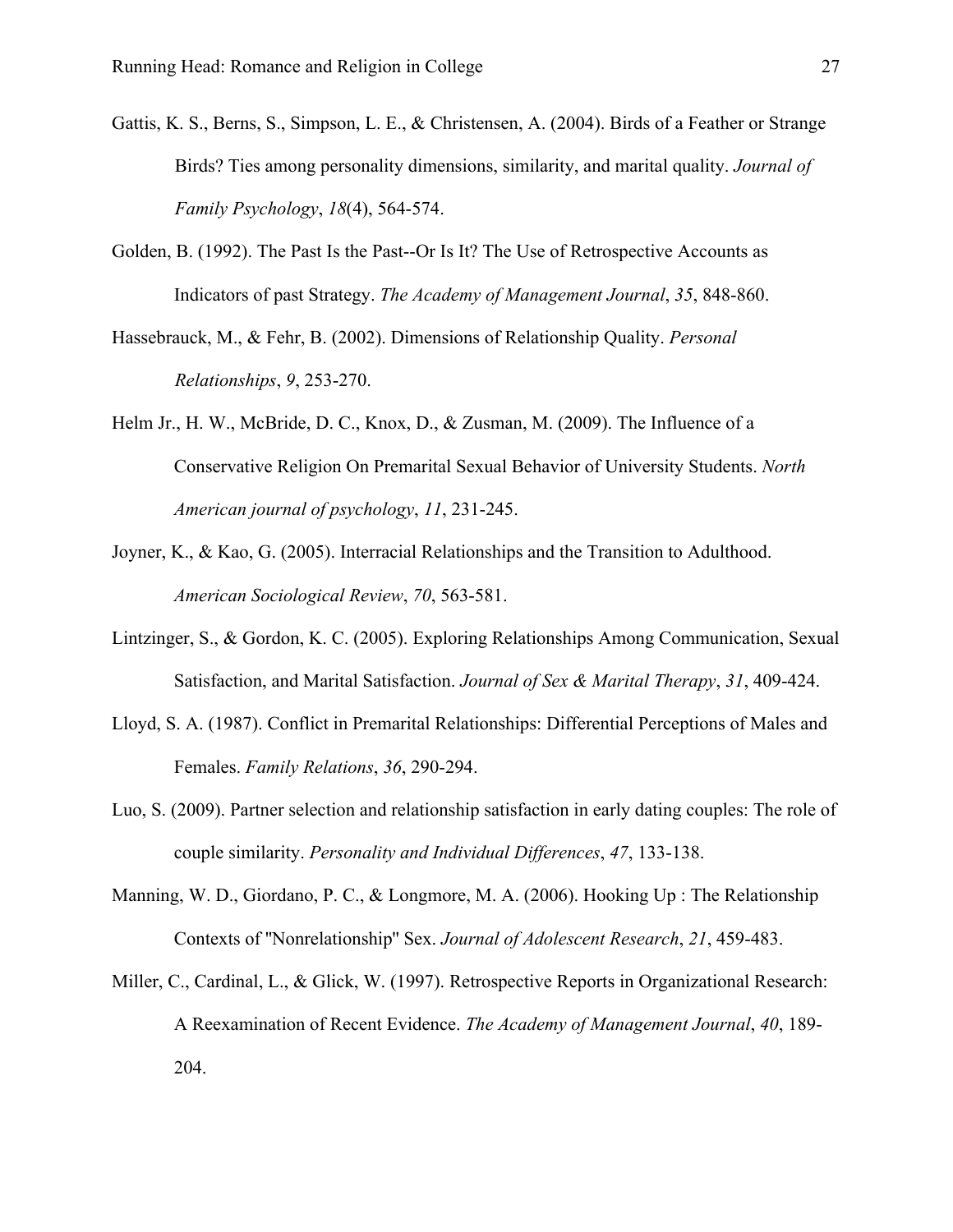- Morry, M., Kito, M., & Ortiz, L. (2011). The attraction, similarity model and dating couples: Projection, perceived similarity, and psychological benefits. *Personal Relationships*, *18*, 125-143.
- Parks, M., Stan, C., & Eggert, L. (1983). Romantic Involvement and Social Network Involvement. *Social Psychology Quarterly*, *46*, 116-131.
- Peplau, L. A., Rubin, Z., & Hill, C. (1977). Sexual Intimacy in Dating Relationships. *Journal of Social Issues*, *33*, 86-109.
- Reiter, M., Krause, J., & Stirlen, A. (2005). Intercouple Dating on a College Campus. *College Student Journal*, *39*, 449-454.
- Reiter, M., & Gee, C. (2008). Open communication and partner support in intercultural and interfaith romantic relationships: A relational maintenance approach. *Journal of Social and Personal Relationships*, *25*, 539-559.
- Reiter, M. D., Richmond, K., Stirlen, A., & Kompel, N. (2009). Exploration of intimacy in intercultural and intracultural romantic relationships in college students.. *College Student Journal*, *43*, 1080-1083.
- Rusbult, C. E. (1980). Commitment and satisfaction in romantic associations: A test of the investment model. *Journal of Experimental Social Psychology*, *16*, 172-186.
- Rusbult, C. E., Johnson, D. J., & Morrow, G. D. (1986). Predicting satisfaction and commitment in adult romantic involvements: An assessment of the generalizability of the investment model. *Social Psychology Quarterly*, *49*, 81-89.
- Simpson, J. A. (1987). The Dissolution of Romantic Relationships: Factors Involved in Relationship Stability and Emotional Distress. *Journal of Personality and Social Psychology*, *53*, 683-692.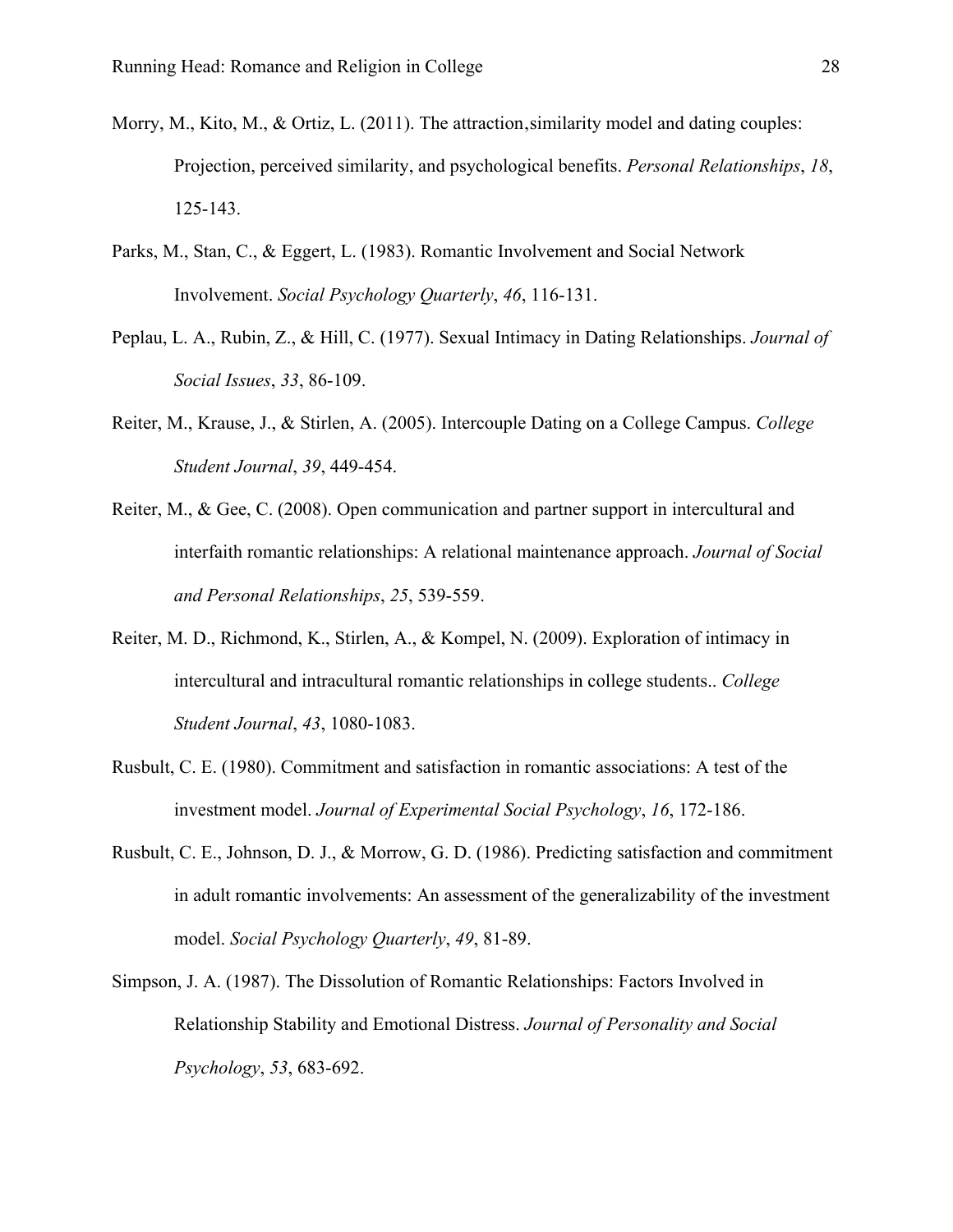- Sprecher, S., & Felmlee, D. (1992). The Influence of Parents and Friends on the Quality and Stability of Romantic Relationships: A Three-Wave Longitudinal Investigation. *Journal of Marriage and Family*, *54*, 888-900.
- Sprecher, S. (2002). Sexual Satisfaction in Premarital Relationships: Associations with Satisfaction, Love, Commitment, and Stability. *The Journal of Sex Research*, *39*, 190- 196.
- Stinson, R. D. (2010). Hooking Up in Young Adulthood: A Review of Factors Influencing the Sexual Behavior of College Students . *Journal of College Student Psychotherapy*, *24*, 98-115.
- Sullivan, H. (1953). *The interpersonal theory of psychiatry.* New York: Norton.
- Troy, A., Lewis-Smith, J., & Laurenceau, J. (2006). Interracial and intraracial romantic relationships: The search for differences in satisfaction, conflict, and attachment style. *Journal of Social and Personal Relationships*, *23*, 65-80.
- Uecker, J., Regnerus, M., & Vaaler, M. (2007). Losing My Religion: The Social Sources of Religious Decline in Early Adulthood. *Social Forces*, *85*, 1667-1692.
- Wang, H., Kao, G., & Joyner, K. (2006). Stability of interracial and intraracial romantic relationships among adolescents. *Social Science Research*, *35*, 435-453.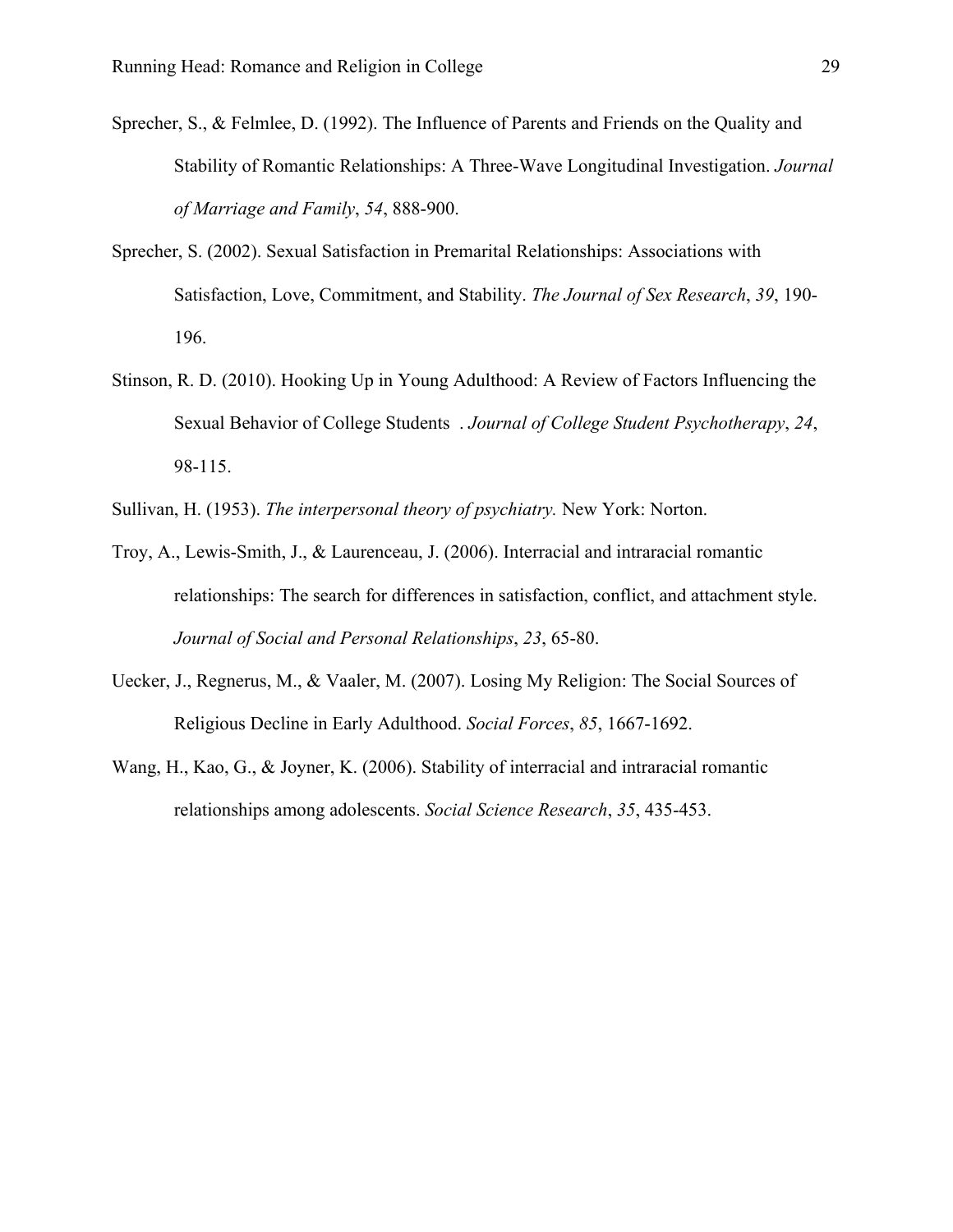## **Appendix**

## *Appendix A*

\*1. This study is being conducted by Emma Jaffe, a senior psychology major at Scripps College, as a part of a senior thesis. You are being asked to participate because you are over 18 and are currently enrolled in college. The general purpose of this study is to research romantic relationships and religion in a college setting. This survey should take you no more than 10 minutes. You will be asked to answer a set of questions about your past and present romantic relationships along with religious beliefs. The benefits to this would be knowing that you helped provide data to further help this research project. The possible risks may be discomfort due to personal questions and eyestrain from looking at the computer.

Participation is voluntary and may be terminated at any point without repercussions. All data will be collected anonymously. Please contact Monsour for counseling if you feel like you need to talk to someone after taking the survey at 909-621-8202. If you are not a member of the 5cs go to http://locator.apa.org/ to find a psychologist near you. If you have any questions or concerns about the study that have not been answered please contact Jennifer Ma, jma@scrippscollege.edu, or Linda Scott, the Administrator of the Scripps College Institutional Review Board at linda.scott@scrippscollege.edu. If you have any questions for the researcher or would like to know the results please contact Emma Jaffe at EJaffe1151@scrippscollege.edu. By selecting yes below you acknowledge that you are over 18 years of age, are currently enrolled in college, and have been, or are currently in a romantic relationship.

- Yes
- $\bullet$  No

\*2. Please select the gender that you identify with

- Male
- Female

\*3. What is your age

- 18
- 19
- 20
- $\cdot$  21
- 22
- 23
- $24$

\*4. What College do you attend?

- Scripps
- Claremont McKenna
- Pitzer
- Pomona
- Harvey
- Mudd
- Other (please specify)
- \*5. What year in college are you?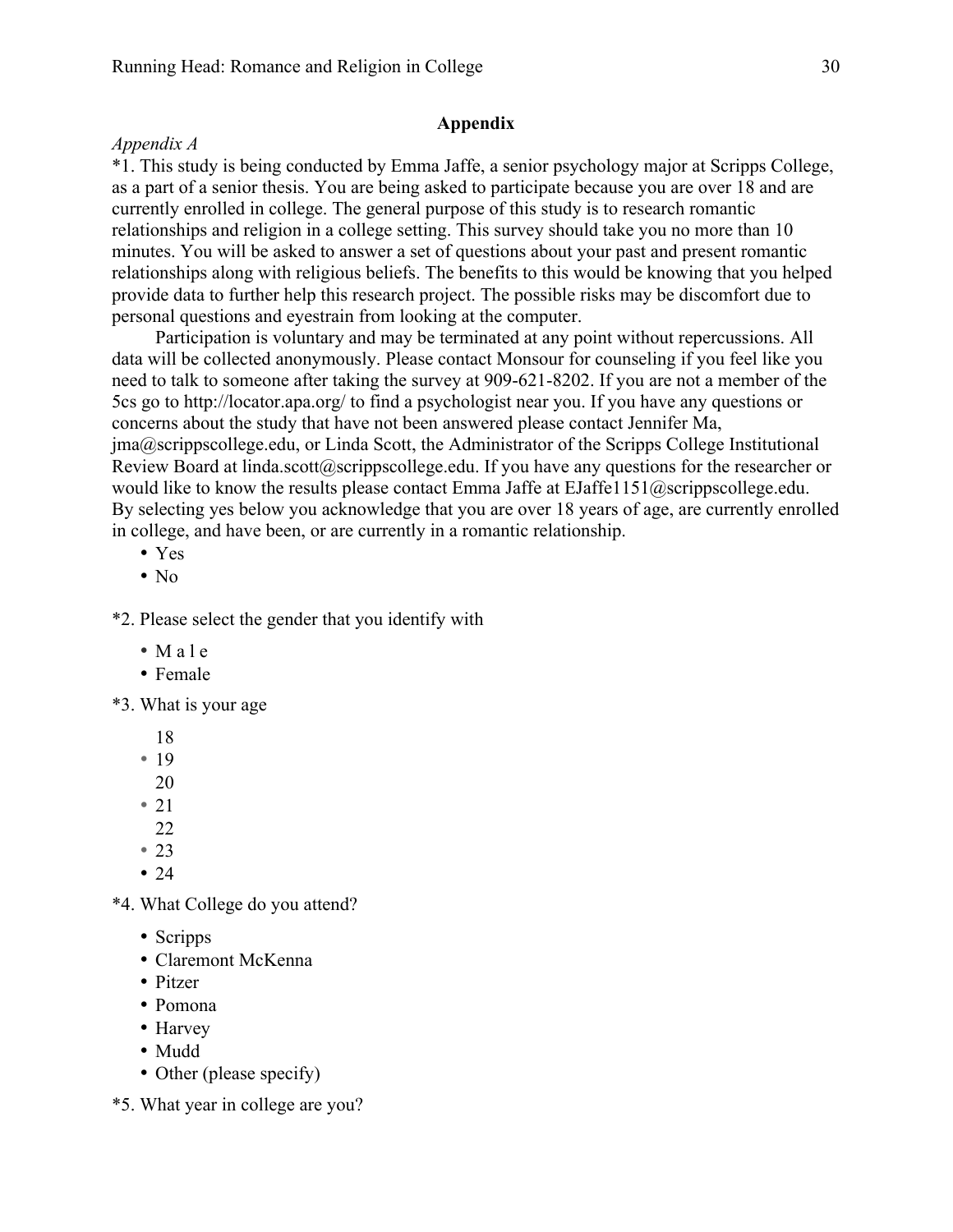- Freshman
- Sophomore
- Junior
- Senior

```
*6. Ethnicity:
```
- Caucasian
- Hispanic/Latino(a)
- Asian/Pacific Islander
- American Indian
- African American
- Other (please specify)

```
*7. Is your college affiliated with a specific religion?
```
- $\cdot$  No
- Yes (Please Specify)

\*8. What religion do you most strongly identify with?

- Christianity
- Judaism
- Catholic
- Protestant
- Mormon
- Buddhism
- Islam
- Hindu
- Atheist
- Agnostic
- Other (please specify)

\*9. How religious do you consider yourself?

- Very Religious
- Somewhat Religious
- Somewhat Non-Religious
- Very Non-Religious

\*10. How religious do you consider your family?

- Very Religious
- Somewhat Religious
- Somewhat
- Non-Religious
- Very Non-Religious

\*11. How often do you practice your religion while at school? (Please select the option that is closest to your amount of practice)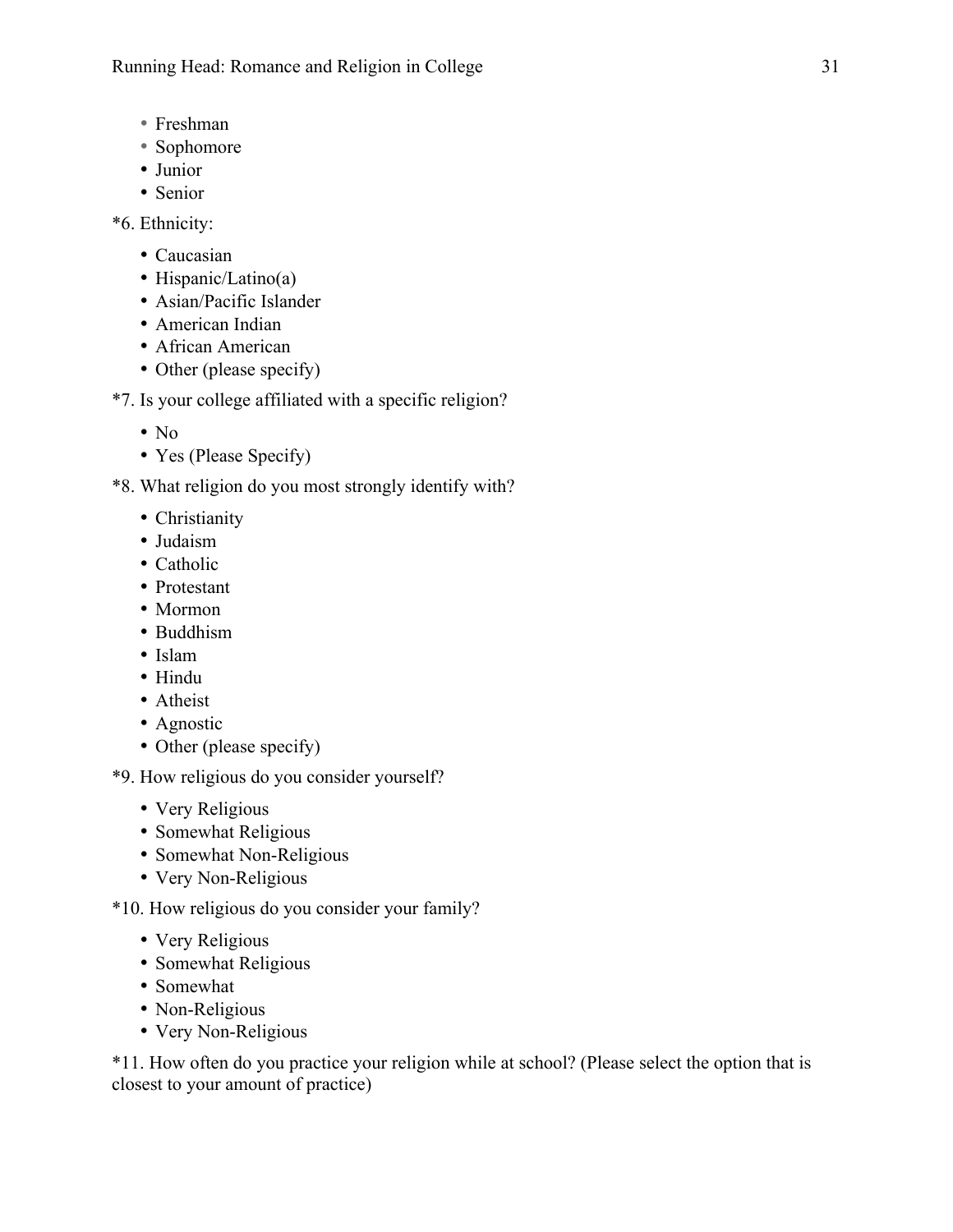- More than once a week
- Once a week
- Once a month
- Once every 6 months
- Once a year
- N/A (not religious)

\*12. How often does your family practice their religion? (Please select the option that is closest to their overall amount of practice)

- More than once a week
- Once a week
- Once a month
- Once every 6 months
- Once a year
- N/A (not religious)

\*13. When applying to college did you list a religious preference?

- Yes
- $\bullet$  No

\*14. How likely are you to reach out to your religion for support in everyday life?

- Very likely
- Somewhat Likely
- Somewhat Unlikely
- Very unlikely N/A (not religious)

\*15. Would you date someone who doesn't have the same religious beliefs as you?

- Yes
- $\cdot$  No

\*16. Would you date someone outside of your religion who has a similar level of religiosity in their own religion?

- Yes
- No

\*17. Would your parents be accepting of you dating someone outside of your religion?

- Yes
- No

\*18. Are you currently in a romantic relationship?

- Yes
- $\bullet$  No

Please answer the following questions about your current relationship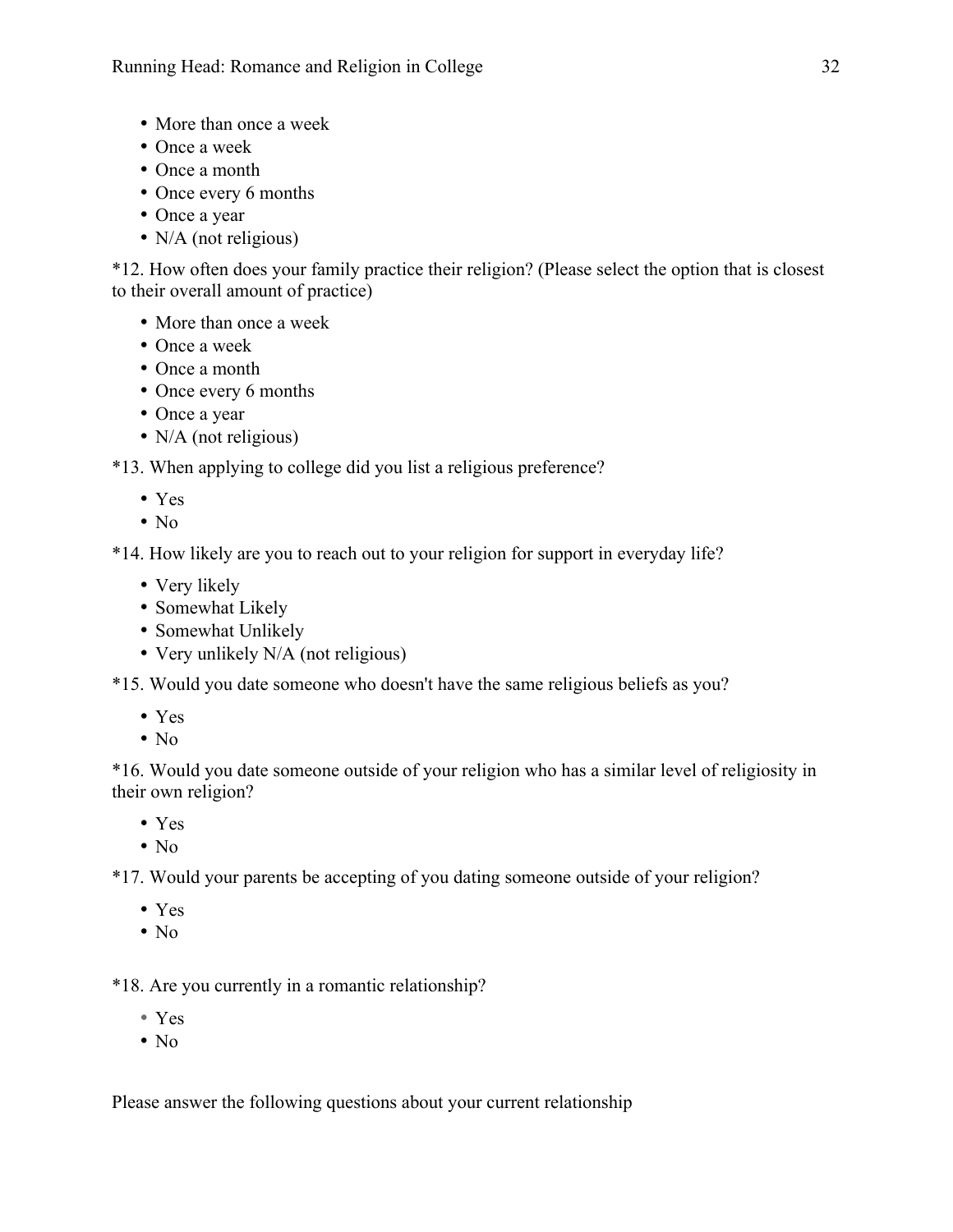\*19. What religion does your significant other identify with?

- Christianity
- Judaism
- Catholic
- Protestant
- Mormon
- Buddhism
- Islam
- Hindu
- Atheist
- Agnostic
- Not Sure
- Other (please specify)

\*20. Please select the option that you most identify with

- My significant other and I both practice the same religion
- My significant other and I are both religious but follow different religions
- My significant other and I are both non-religious
- My significant other is religious and I am not
- My significant other is not religious and I am

To what extent do you agree/disagree with the following statements:

\*21. I would rate the overall quality of our relationship positively

- Strongly agree
- Somewhat agree
- Somewhat disagree
- Strongly disagree

\*22. While under a large amount of stress, I feel like my significant other is able to support me emotionally.

- Strongly agree
- Somewhat agree
- Somewhat disagree
- Strongly disagree

\*23. Overall, I feel supported emotionally by my significant other.

- Strongly agree
- Somewhat agree
- Somewhat disagree
- Strongly disagree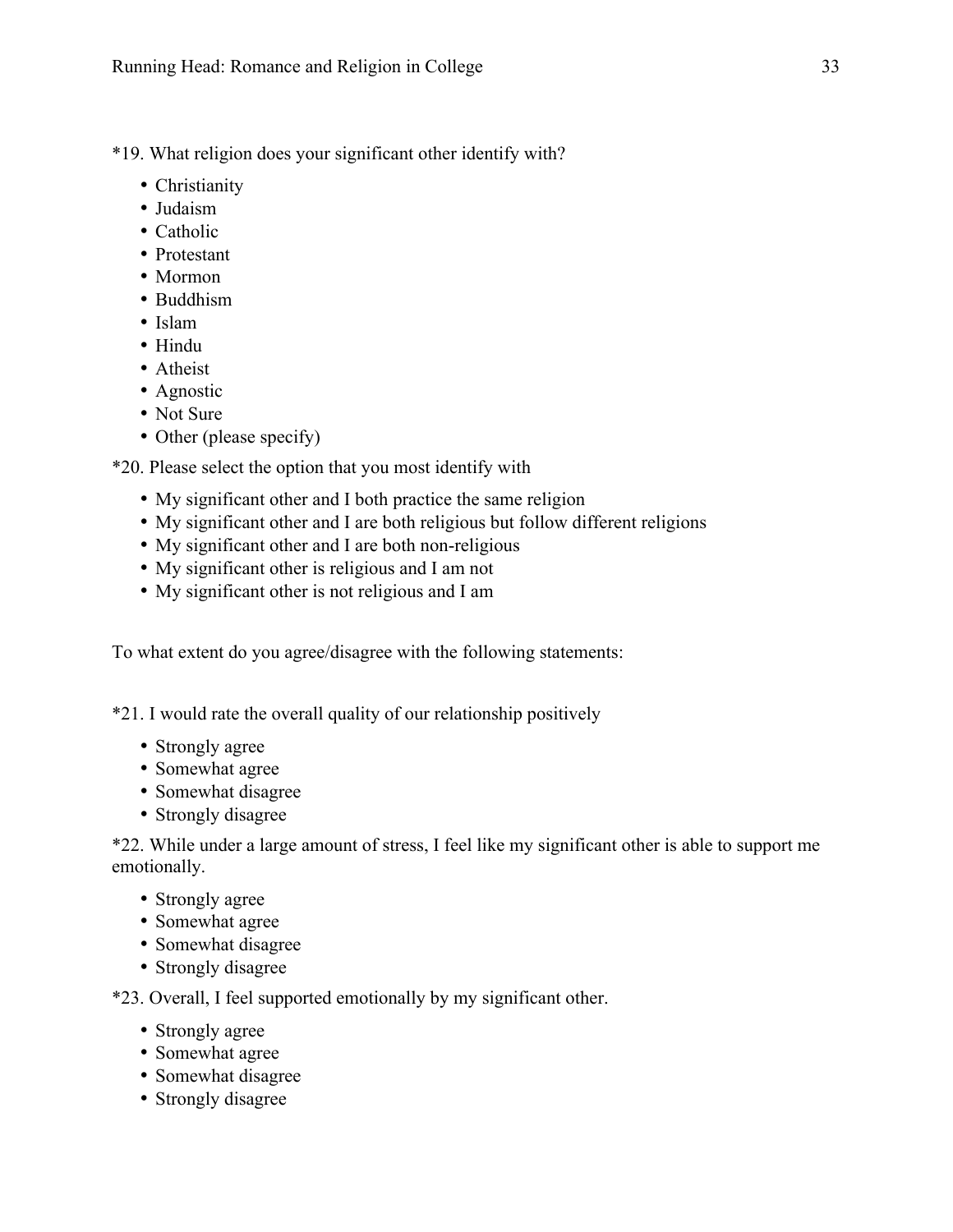\*24. My significant other and I are open about our religious beliefs.

- Strongly agree
- Somewhat agree
- Somewhat disagree
- Strongly disagree

\*25. I feel like I can talk to my significant other about the religious aspects of my life.

- Strongly agree
- Somewhat agree
- Somewhat disagree
- Strongly disagree

\*26. I feel like my significant other supports my religious beliefs.

- Strongly agree
- Somewhat agree
- Somewhat disagree
- Strongly disagree

\*27. My significant other and I share similar values in sexual relations

- Strongly agree
- Somewhat agree
- Somewhat disagree
- Strongly disagree

\*28. Are you sexually active with your significant other? (This includes vaginal, oral, and anal sex)

- Yes
- $\bullet$  No

\*29. My significant other and I are physically intimate. (This includes kissing, holding hands, etc.)

- Strongly agree
- Somewhat agree
- Somewhat disagree
- Strongly disagree

\*30. Does your religion permit you to be sexually active?

- Yes
- $\cdot$  No

\*31. Does your significant other's religion permit them to be sexually active?

- Yes
- $\bullet$  No

\*32. I would feel like I would be going against my religion if we became sexually active.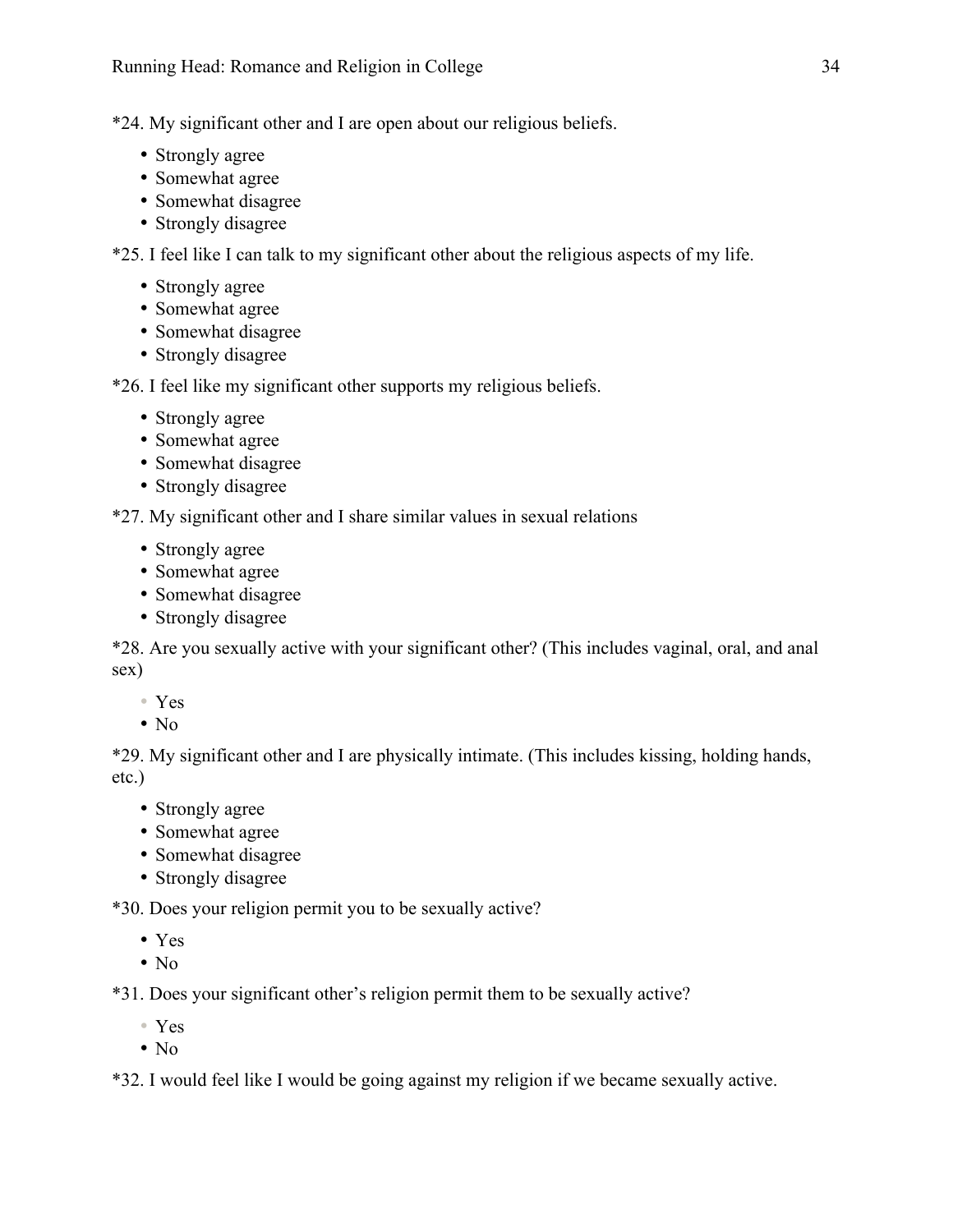- Strongly agree
- Somewhat agree
- Somewhat disagree
- Strongly disagree
- N/A not Religious

\*33. My significant other would feel like they were going against their religion if we were sexually active.

- Strongly agree
- Somewhat agree
- Somewhat disagree
- Strongly disagree
- N/A Not Religious

\*34. I am happy with the level of intimacy with my significant other.

- Strongly agree
- Somewhat agree
- Somewhat disagree
- Strongly disagree

\*35. My significant other and I fight often?

- Strongly agree
- Somewhat agree
- Somewhat disagree
- Strongly disagree

\*36. When in a conflict with my significant other, I feel that they are open to my concerns.

- Strongly agree
- Somewhat agree
- Somewhat disagree
- Strongly disagree

\*37. When in conflict with my significant other, I turn to faith to feel supported.

- Strongly agree
- Somewhat agree
- Somewhat disagree
- Strongly disagree

\*38. Not having the same religious beliefs has been a point of conflict in our relationship.

- Strongly agree
- Somewhat agree
- Somewhat disagree
- Strongly disagree
- N/A (share same beliefs)

\*39. I often feel pressured to be more religious because my significant other is more religious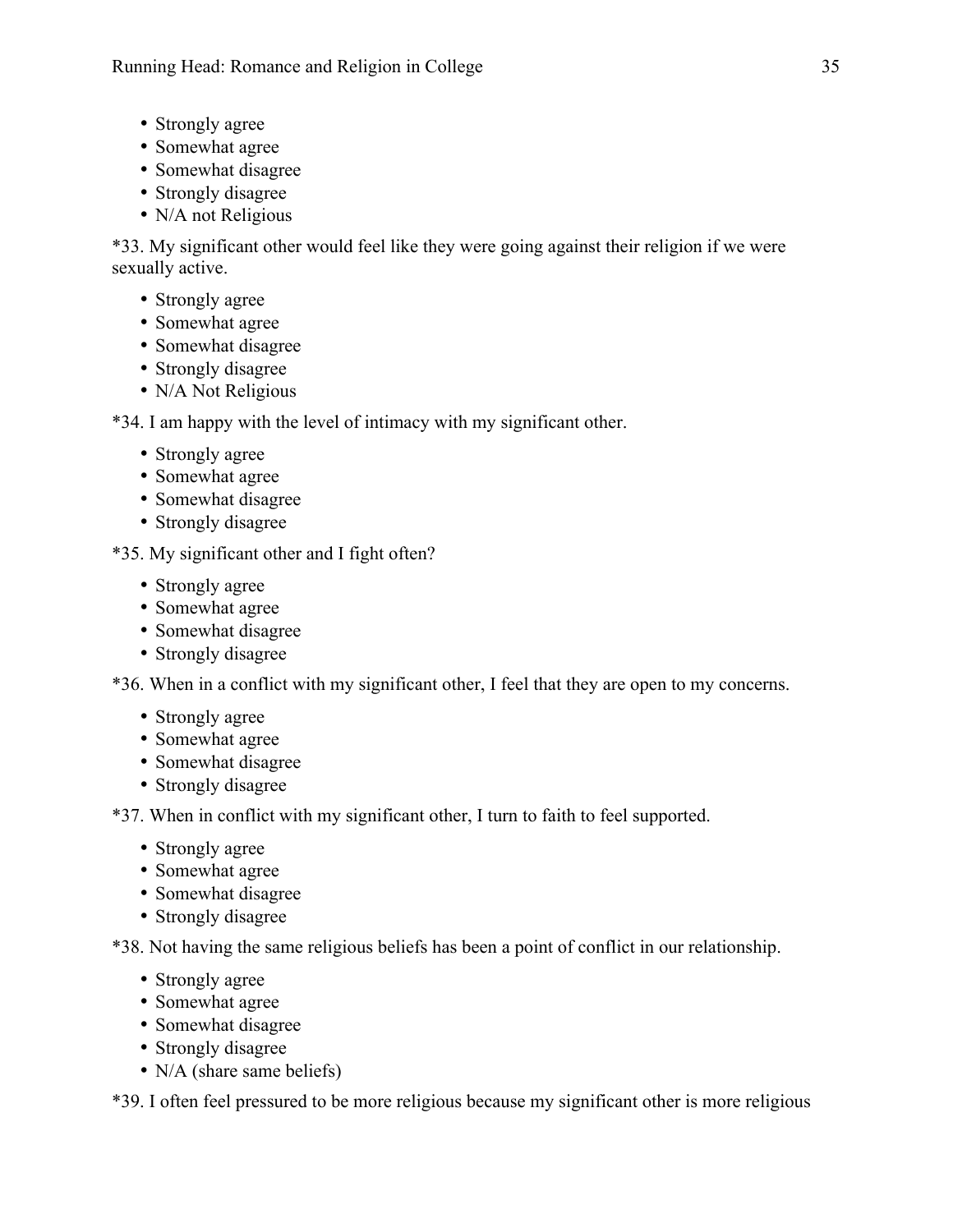than I am.

- Strongly agree
- Somewhat agree
- Somewhat disagree
- Strongly disagree
- $\bullet$  N/A

\*40. I often feel pressure to convert because my significant other is of a different religion than I.

- Strongly agree
- Somewhat agree
- Somewhat disagree
- Strongly disagree
- $\bullet$  N/A

\*41. How long have you been together?

- Less than one month
- 1-3 months
- 4-6 months
- 7-12 months
- Over a year- 2 years
- $\bullet$  2+ years

\*42. I feel like religion may play a factor in a future break up.

- Strongly agree
- Somewhat agree
- Somewhat disagree
- Strongly disagree

\*43. I foresee our relationship ending up in marriage

- Strongly agree
- Somewhat agree
- Somewhat disagree
- Strongly disagree

\*44. Have you previously been in a romantic relationship?

- Yes
- $\bullet$  No

Please answer the following questions about your most recent past relationship

\*45. What religion did your significant other identify with?

- Christianity
- Judaism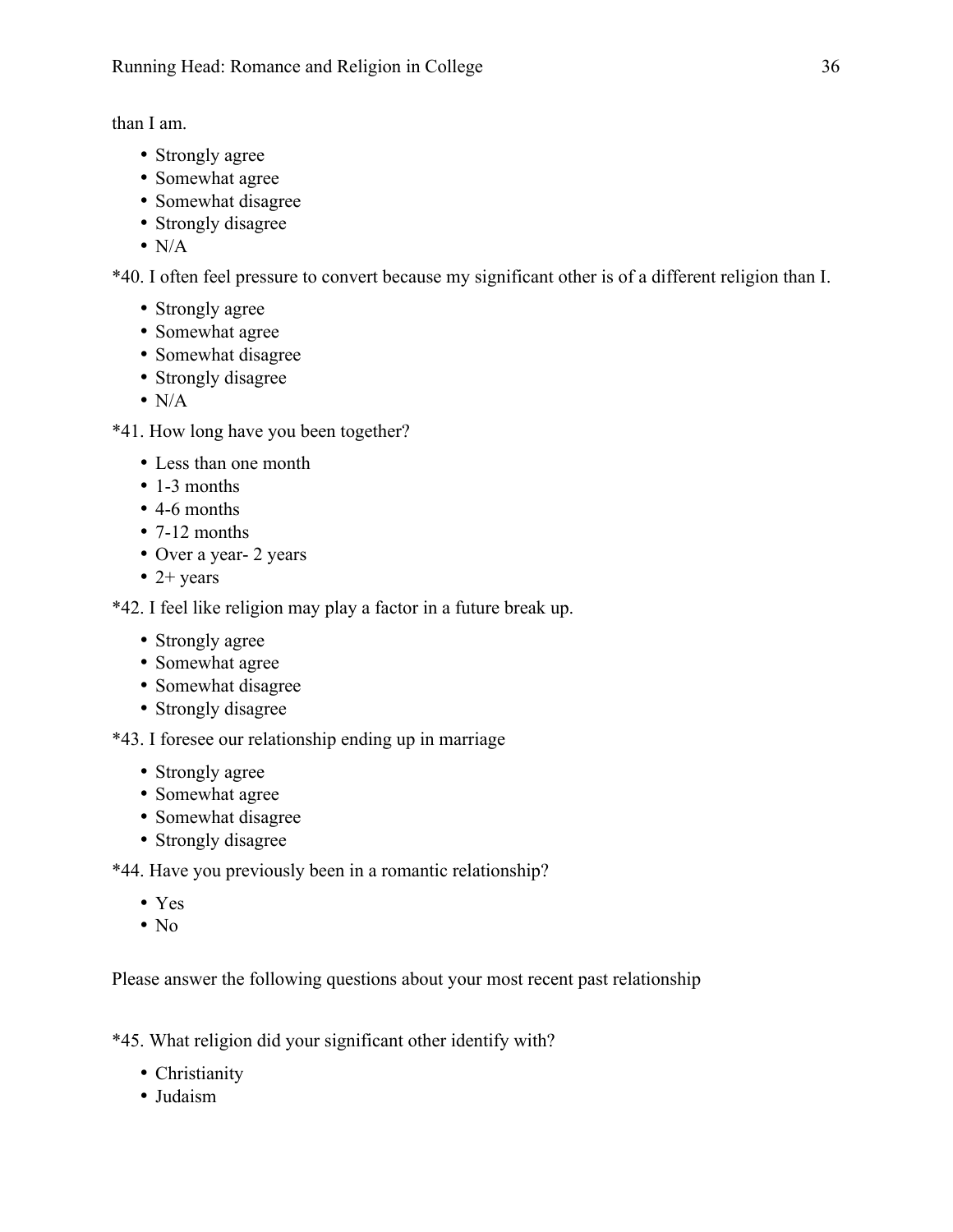Running Head: Romance and Religion in College 37

- Catholic
- Protestant
- Mormon
- Buddhism
- Islam
- Hindu
- Atheist
- Agnostic
- Not Sure
- Other (please specify)

\*46. Please select the option that you most identify with

- My significant other and I both practiced the same religion
- My significant other and I are were religious but follow different religions
- My significant other and I were both non-religious
- My significant other was religious and I am not
- My significant other was not religious and I am

To what extent do you agree/disagree with the following statements:

\*47. I would rate the overall quality of my past relationship positively

- Strongly agree
- Somewhat agree
- Somewhat disagree
- Strongly disagree

\*48. While under a large amount of stress, I felt that my significant other was able to support me emotionally.

- Strongly agree
- Somewhat agree
- Somewhat disagree
- Strongly disagree

\*49. Overall, I felt supported emotionally by my significant other.

- Strongly agree
- Somewhat agree
- Somewhat disagree
- Strongly disagree

\*50. My significant other and I were open about our religious beliefs.

- Strongly agree
- Somewhat agree
- Somewhat disagree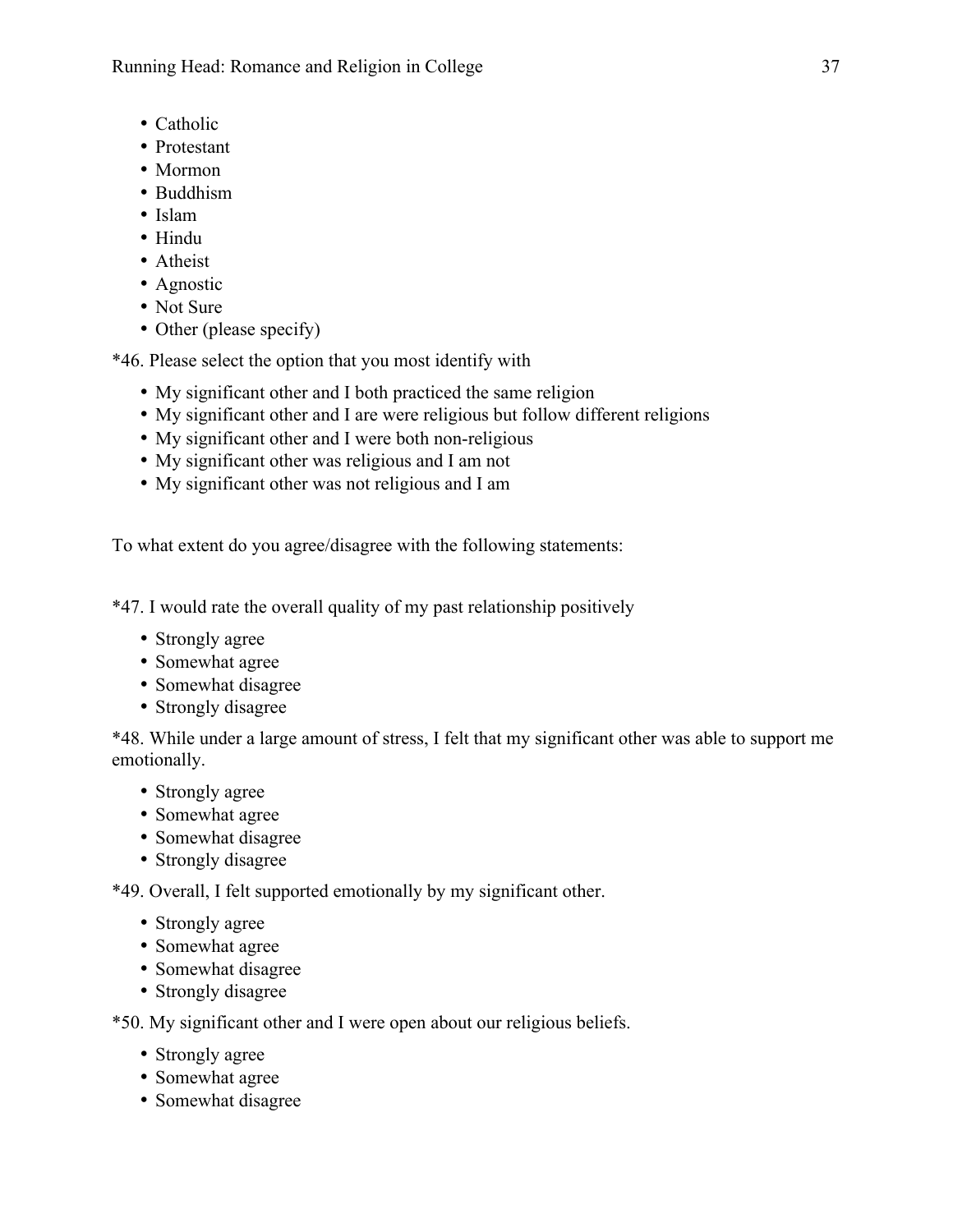• Strongly disagree

\*51. My significant other and I shared similar values in sexual relations.

- Strongly agree
- Somewhat agree
- Somewhat disagree
- Strongly disagree

\*52. Were you sexually active with your significant other? (This includes vaginal, oral, and anal sex)

- Yes
- $\bullet$  No

\*53. My significant other and I were physically intimate. (This includes kissing, holding hands, etc.)

- Strongly agree
- Somewhat agree
- Somewhat disagree
- Strongly disagree

\*54. Did your religion permit you to be sexually active?

- Yes
- $\bullet$  No

\*55. Did your significant other's religion permit them to be sexually active? \

- Yes
- $\cdot$  No

\*56. I would have felt like I was going against my religion if I had become sexually active.

- Strongly agree
- Somewhat agree
- Somewhat disagree
- Strongly disagree
- N/A Not Religious

\*57. My significant other would have felt like they were going against their religion if we had become sexually active.

- Strongly agree
- Somewhat agree
- Somewhat disagree
- Strongly disagree
- N/A Not Religious

\*58. I was happy with our level of intimacy with my significant other.

- Strongly agree
- Somewhat agree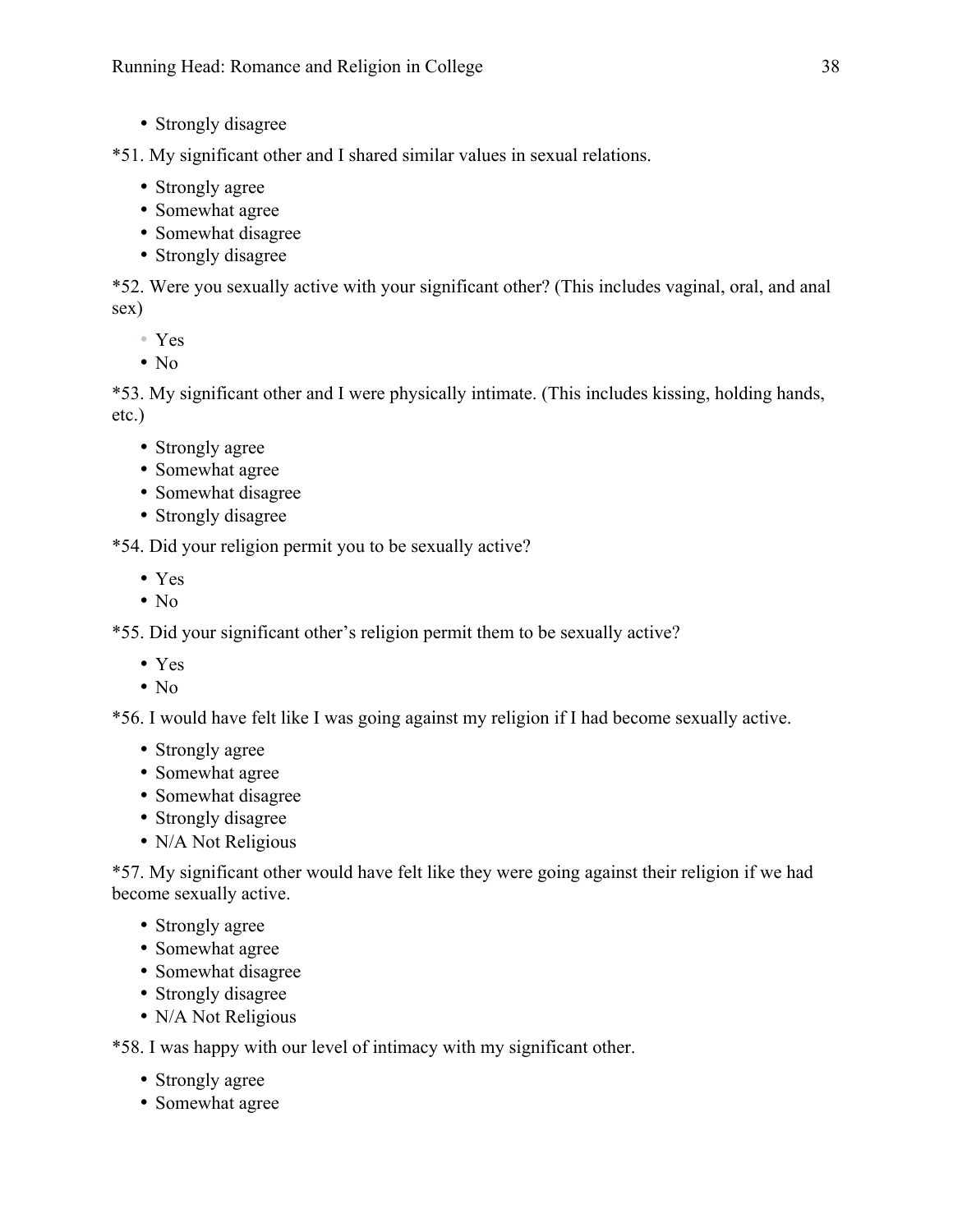- Somewhat disagree
- Strongly disagree
- \*59. My significant other and I fought often.
	- Strongly agree
	- Somewhat agree
	- Somewhat disagree
	- Strongly disagree

\*60. When in a conflict with my significant other, I felt that they were open to my concerns.

- Strongly agree
- Somewhat agree
- Somewhat disagree
- Strongly disagree

\*61. When in conflict with my significant other, I turned to faith for support.

- Strongly agree
- Somewhat agree
- Somewhat disagree
- Strongly disagree

\*62. Not having the same religious beliefs was been a point of conflict in our relationship.

- Strongly agree
- Somewhat agree
- Somewhat disagree
- Strongly disagree
- N/A (share same beliefs)

\*63. I often felt pressured to be more religious because my significant other was more religious than I am

- Strongly agree
- Somewhat agree
- Somewhat disagree
- Strongly disagree
- $\bullet$  N/A

\*64. I often felt pressured to convert because my significant other is of a different religion than I.

- Strongly agree
- Somewhat agree
- Somewhat disagree
- Strongly disagree
- $\bullet$  N/A

\*65. How long were you together?

• Less than one month